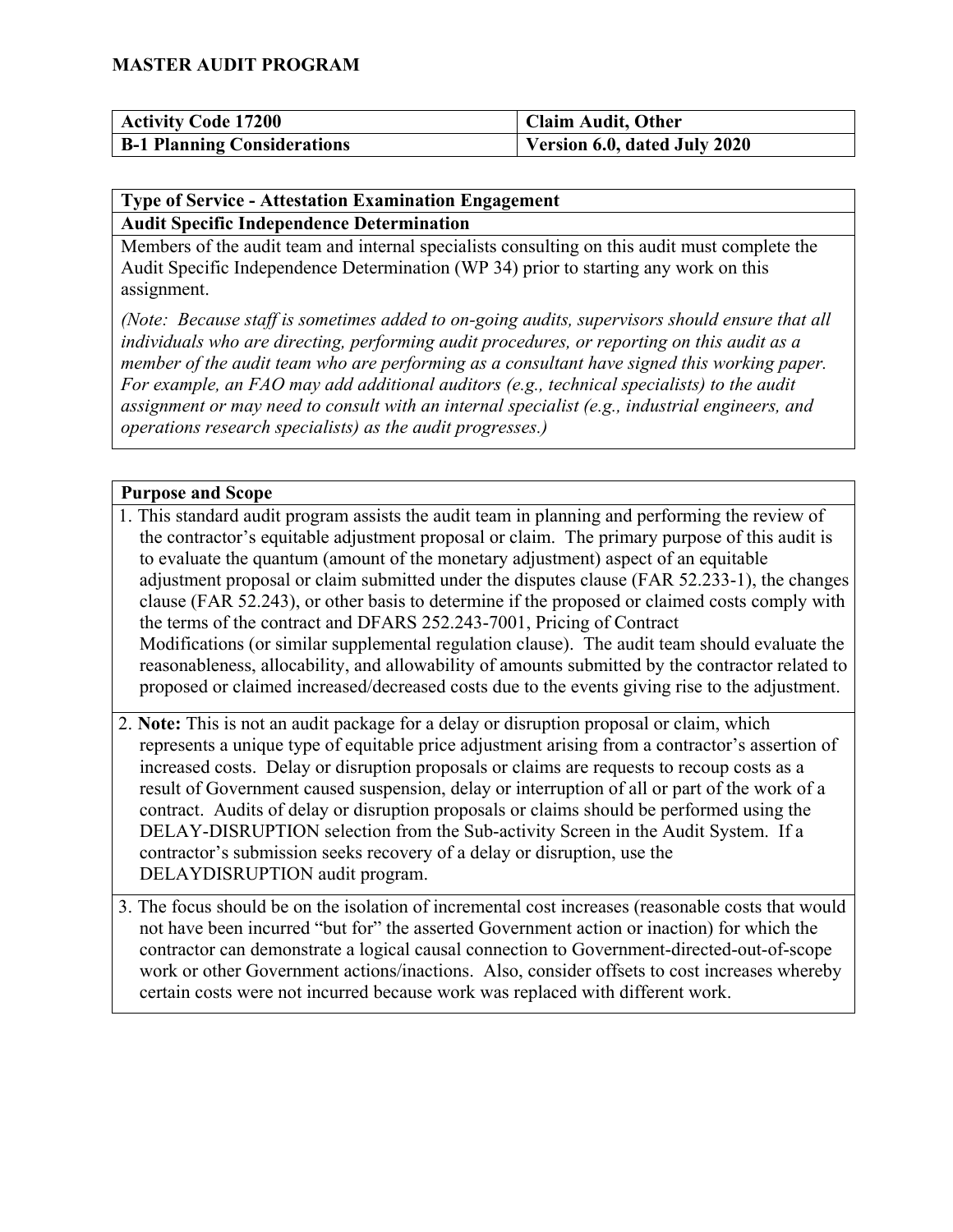#### **Purpose and Scope**

- 4. The contractor's entitlement to an equitable adjustment is a legal determination on whether the contractor has been impaired by Government action/inaction. Ensure audit steps address the contractor's compliance with contract terms and regulations and do not reference "entitlement." Meaningful observations bearing solely on entitlement should be conveyed to the contracting officer in the report as an Appendix, Report on Other Matters.
- 5. The audit team should adjust the audit program based on the documented risk assessment and reflect an understanding within the audit team as to the scope required. The program steps should be tailored, as appropriate.

#### **Planning Considerations**

1. An equitable adjustment may be submitted as a proposal or a claim under the disputes clause of the contract. A request for equitable adjustment (REA) proposal is generally submitted under DFARS 252.243-7002, Requests for Equitable Adjustment, to request a contract modification in price and/or performance period necessitated by an unplanned Government change in the contract terms or conditions.

A claim is generally submitted under FAR 52.233-1, Disputes, which defines a claim as a written demand/assertion seeking, as a matter of right, payment of money in a sum certain, an adjustment or interpretation of contract terms, or other relief arising under or related to the contract, submitted to the contracting officer for a decision. A claim submitted under FAR 52.233-1 may also be referred to as a CDA claim (i.e., a claim submitted under the Contracts Disputes Act).

The certification requirement is different for an REA vs. a claim. When the aggregate amount (additions plus deletions) of an REA exceeds the simplified acquisition threshold defined in FAR 2 and FAR 13.2, the certification requirement is found in DFARS clause 252.243-7002. A CDA claim requires two additional certifications as specified in FAR 52.233-1(d).

2. Prior to commencing the audit, review guidance that may impact the audit and adjust the scope and procedures appropriately. Guidance to review includes CAM, open MRDs, FAQ training material, etc.

#### **References**

- 1. CAM Chapter 12, Auditing Contract Termination Delay Disruption and Other Price Adjustment Proposals or Claims
- 2. FAR 33, Protests, Disputes, and Appeals
- 3. FAR 52.233, Protests, Disputes, and Appeals clauses, as applicable
- 4. FAR 43, Contract Modifications
- 5. FAR 52.243, Changes clauses as applicable
- 6. For construction contracts, FAR 31.105, Construction and Architect-Engineer Contracts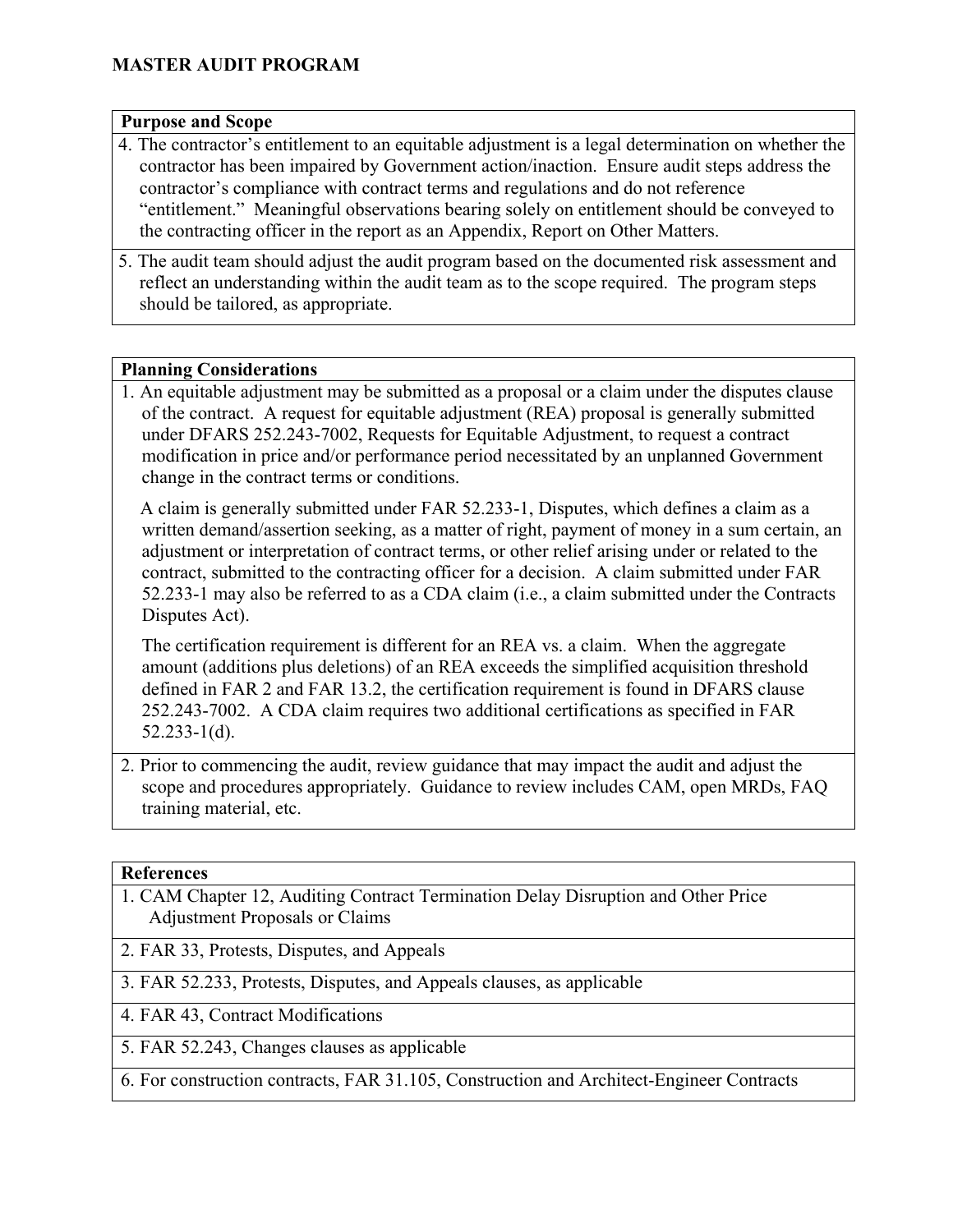#### **References**

7. For construction contracts, DFARS 252.236-7000, Modification of Proposals – Price Breakdown

8. DFARS 252.243-7002, Requests for Equitable Adjustment

9. CAM Appendix B, " Specialist Assistance"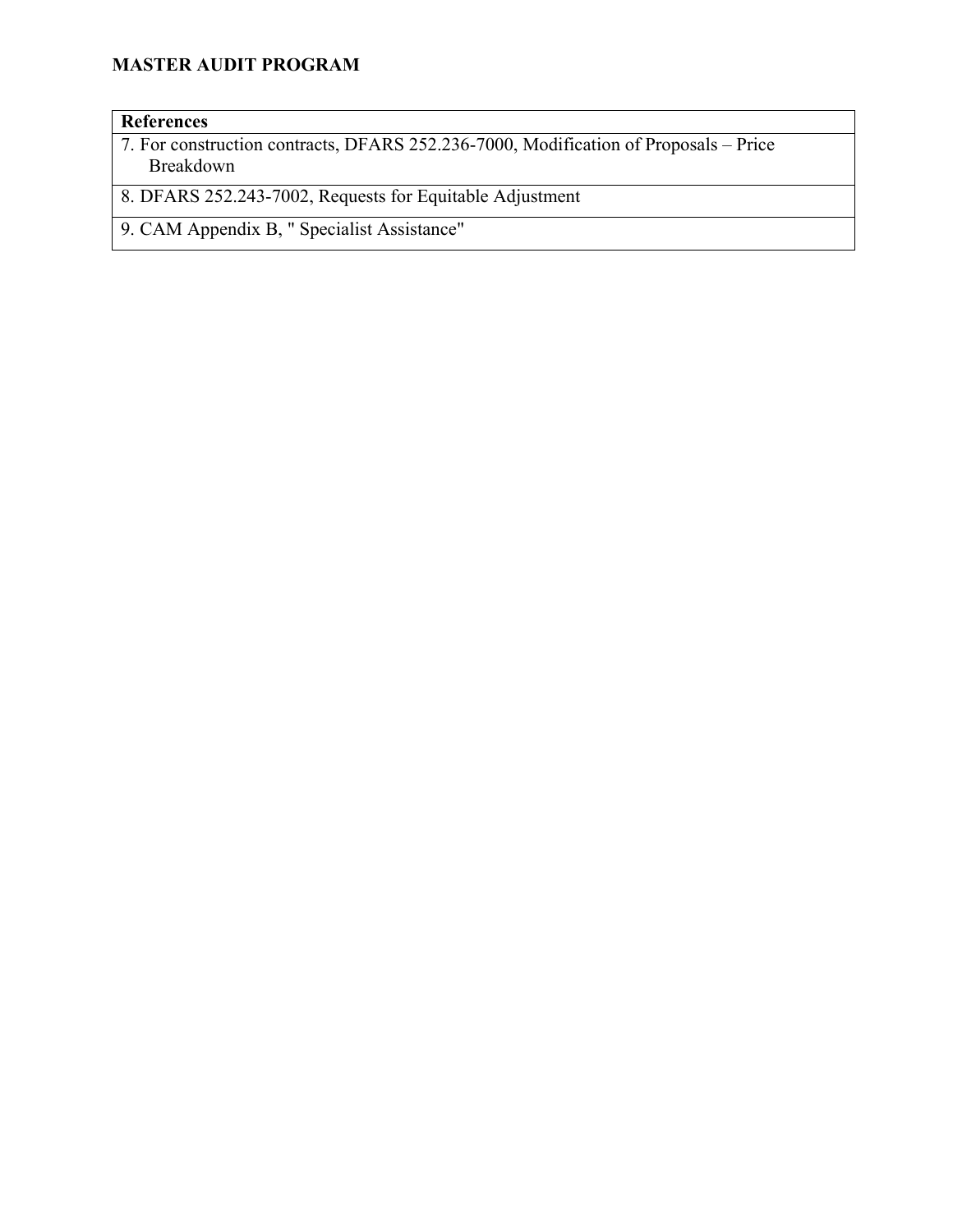|    | <b>B-1 Preliminary Steps</b>                                                                                                                                                                                                                                                                                                                                                                                                                                                                                                                             | <b>WP</b> Reference |
|----|----------------------------------------------------------------------------------------------------------------------------------------------------------------------------------------------------------------------------------------------------------------------------------------------------------------------------------------------------------------------------------------------------------------------------------------------------------------------------------------------------------------------------------------------------------|---------------------|
|    | Version 6.0, dated July 2020                                                                                                                                                                                                                                                                                                                                                                                                                                                                                                                             |                     |
|    | 1. Review the audit request for any special requirements. Communicate with<br>the requestor as soon as practical regarding the following:                                                                                                                                                                                                                                                                                                                                                                                                                |                     |
| a. | Gather background information on the REA or claim. Discuss the<br>background of the asserted change/dispute with the contracting officer<br>(and Government trial attorney, if appropriate). Obtain an<br>understanding of the Government's position on the asserted changed<br>condition. Document any disputes between the contractor and the<br>Government concerning asserted inaccuracies in technical<br>specifications or additional requirements that may have a significant<br>effect on labor, materials, and other proposed or claimed costs. |                     |
| b. | Ascertain any known concerns impacting the audit.                                                                                                                                                                                                                                                                                                                                                                                                                                                                                                        |                     |
| c. | Discuss the availability of specialist assistance. Consider where<br>specialist assistance is needed in areas such as:                                                                                                                                                                                                                                                                                                                                                                                                                                   |                     |
|    | Evaluating the reasonableness of factors used for any proposed or<br>claimed loss of efficiency or learning;                                                                                                                                                                                                                                                                                                                                                                                                                                             |                     |
|    | Evaluating excess material or labor to determine the cost realism of<br>$\bullet$<br>the bid or negotiated cost elements;                                                                                                                                                                                                                                                                                                                                                                                                                                |                     |
|    | Interpreting work schedules (CAM 12-805.4d);<br>٠                                                                                                                                                                                                                                                                                                                                                                                                                                                                                                        |                     |
|    | Interpreting and using Corps of Engineers (COE) equipment<br>٠<br>schedules (CAM 12-802.5c); and,                                                                                                                                                                                                                                                                                                                                                                                                                                                        |                     |
|    | Using the total cost or modified total cost method (CAM 12-704).                                                                                                                                                                                                                                                                                                                                                                                                                                                                                         |                     |
|    | d. Discuss the audit scope to address profit (Section K) and ascertain the<br>contracting officer's understanding on whether the subject matter<br>should include profit (i.e., subject to further adjustment during<br>settlement/negotiations). If profit will not be included in the audit<br>scope, document the conversation with the contracting officer and<br>exclude the audit steps from the audit plan.                                                                                                                                       |                     |
| e. | If not provided with the request for audit, request the contracting<br>officer provide a list of any significant contract events as required by<br>FAR 43.204(b)(5). If one is not available, prepare a "Chronology of<br>Significant Events." (OAG)                                                                                                                                                                                                                                                                                                     |                     |
| f. | Discuss the contractor's certification as an REA vs. a claim and request<br>relevant facts such as earlier submissions or other related REAs/claims.                                                                                                                                                                                                                                                                                                                                                                                                     |                     |
|    | g. Ascertain the reasons for any scope restrictions or limitations, if<br>applicable. If restrictions or limitations substantially diminish the value<br>of the audit, advise the requestor (and the Government trial attorney, if<br>any) and propose mitigating actions (e.g., additional procedures, time<br>extension, etc.).                                                                                                                                                                                                                        |                     |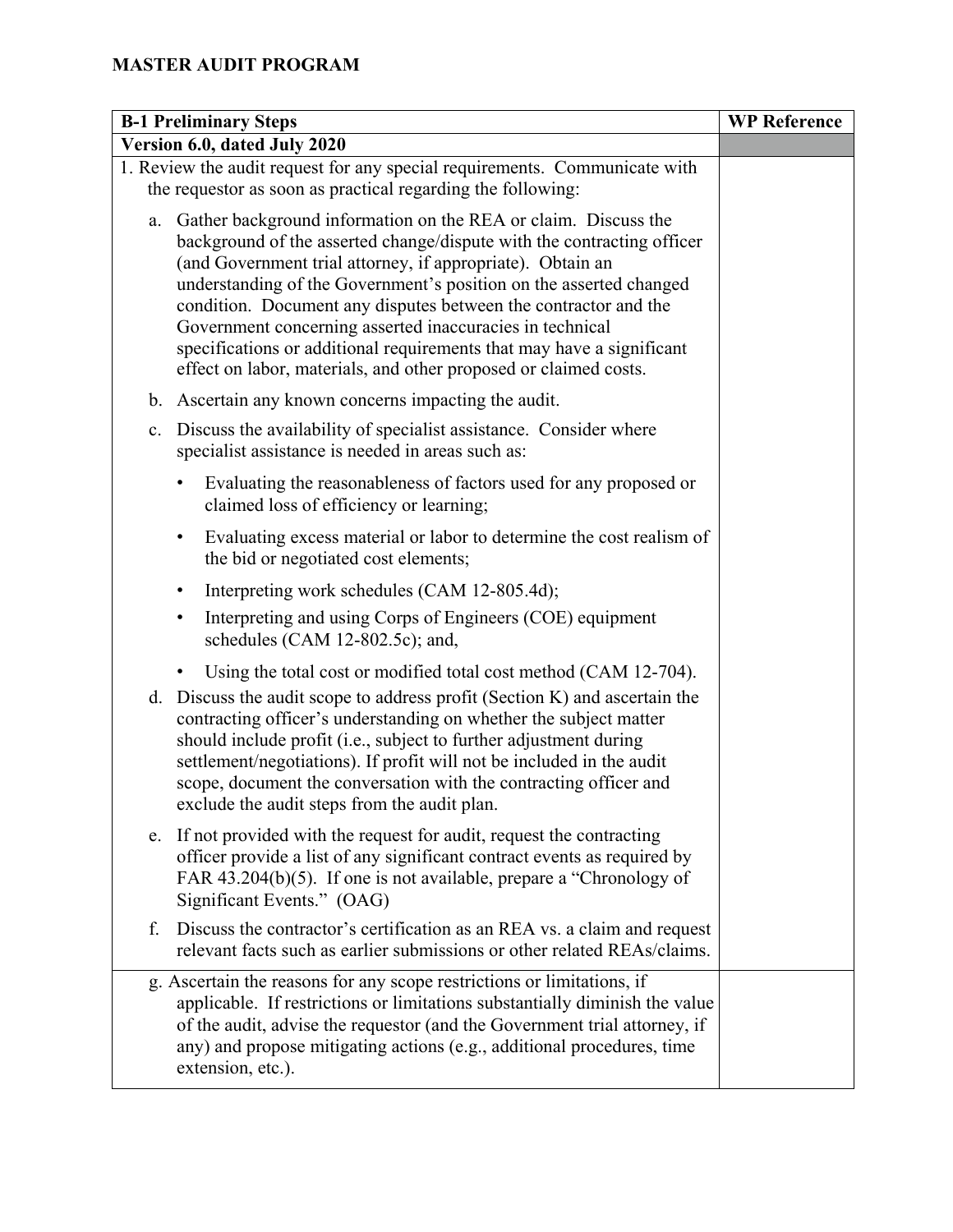| <b>B-1 Preliminary Steps</b>                                                                                                                                                                                                                                                                                                                                                                                                                                                                                                                                                                                                                                                                                                                                                                                                                                                                                                                                                   | <b>WP Reference</b> |
|--------------------------------------------------------------------------------------------------------------------------------------------------------------------------------------------------------------------------------------------------------------------------------------------------------------------------------------------------------------------------------------------------------------------------------------------------------------------------------------------------------------------------------------------------------------------------------------------------------------------------------------------------------------------------------------------------------------------------------------------------------------------------------------------------------------------------------------------------------------------------------------------------------------------------------------------------------------------------------|---------------------|
| 2. Review the REA or claim and supporting schedules using OAG Claim Audit<br>- Screening Checklist for Other Claims or Proposals to determine if it is<br>adequate to be audited.                                                                                                                                                                                                                                                                                                                                                                                                                                                                                                                                                                                                                                                                                                                                                                                              |                     |
| 3. Perform mathematical verification of the REA or claim and supporting data.                                                                                                                                                                                                                                                                                                                                                                                                                                                                                                                                                                                                                                                                                                                                                                                                                                                                                                  |                     |
| 4. Notify the appropriate contracting officer of the commencement of the risk<br>assessment and that the expected completion date will be provided in the<br>formal acknowledgement once the risk assessment is complete. The<br>acknowledgement process should be performed in accordance with CAM<br>$4 - 104.$                                                                                                                                                                                                                                                                                                                                                                                                                                                                                                                                                                                                                                                              |                     |
| 5. If the submission is a claim and has been filed in a Board of Contract<br>Appeals or the Court of Federal Claims, notify the regional or CAD<br>Technical Specialist and the assigned DCAA Legal (DL) attorney. (Note:<br>If the appeal has been assigned to a Government trial attorney, do not<br>accept audit requests regarding the claim without first discussing the matter<br>with DL.) Occasionally when an appeal has been filed, the contractor<br>attorneys will insist all requests for documentation be made through them<br>or through the formal discovery process. This could significantly slow<br>down the flow of information and should be considered in the planning<br>process. The DL attorney will assist the audit team should this occur.                                                                                                                                                                                                         |                     |
| 6. If auditing a subcontract:                                                                                                                                                                                                                                                                                                                                                                                                                                                                                                                                                                                                                                                                                                                                                                                                                                                                                                                                                  |                     |
| Coordinate with the DCAA cognizant office over the higher-tier<br>a.<br>contractor to ensure that the Government will derive a benefit from the<br>audit, and the audit would not result in a duplication of effort.<br>Specifically, request information regarding the status and conclusions<br>of effort already performed at the higher-tier contractor by the<br>cognizant DCAA office or higher-tier contractor.                                                                                                                                                                                                                                                                                                                                                                                                                                                                                                                                                         |                     |
| b. Advise the subcontractor that the audit report may be made available to<br>the prime contractor or higher-tier contractors. Determine at the start<br>of the audit whether the subcontractor will have any restrictions or<br>reservations on the release of the audit report to higher-tier contractors.<br>Obtain the subcontractor's written consent for release of the audit<br>report or reason(s) for not authorizing release. If there are restrictions<br>to the release of data, promptly notify the higher-tier contract auditor or<br>appropriate contracting authority to determine whether the audit should<br>be performed. The contracting officer, working with the higher-tier<br>contractor, may be able to remove the subcontractor's restrictions or<br>reservations. Follow the reporting guidance in CAM 10-210.4 if the<br>audit is completed at the request of the contracting officer despite the<br>subcontractor's restrictions or reservations. |                     |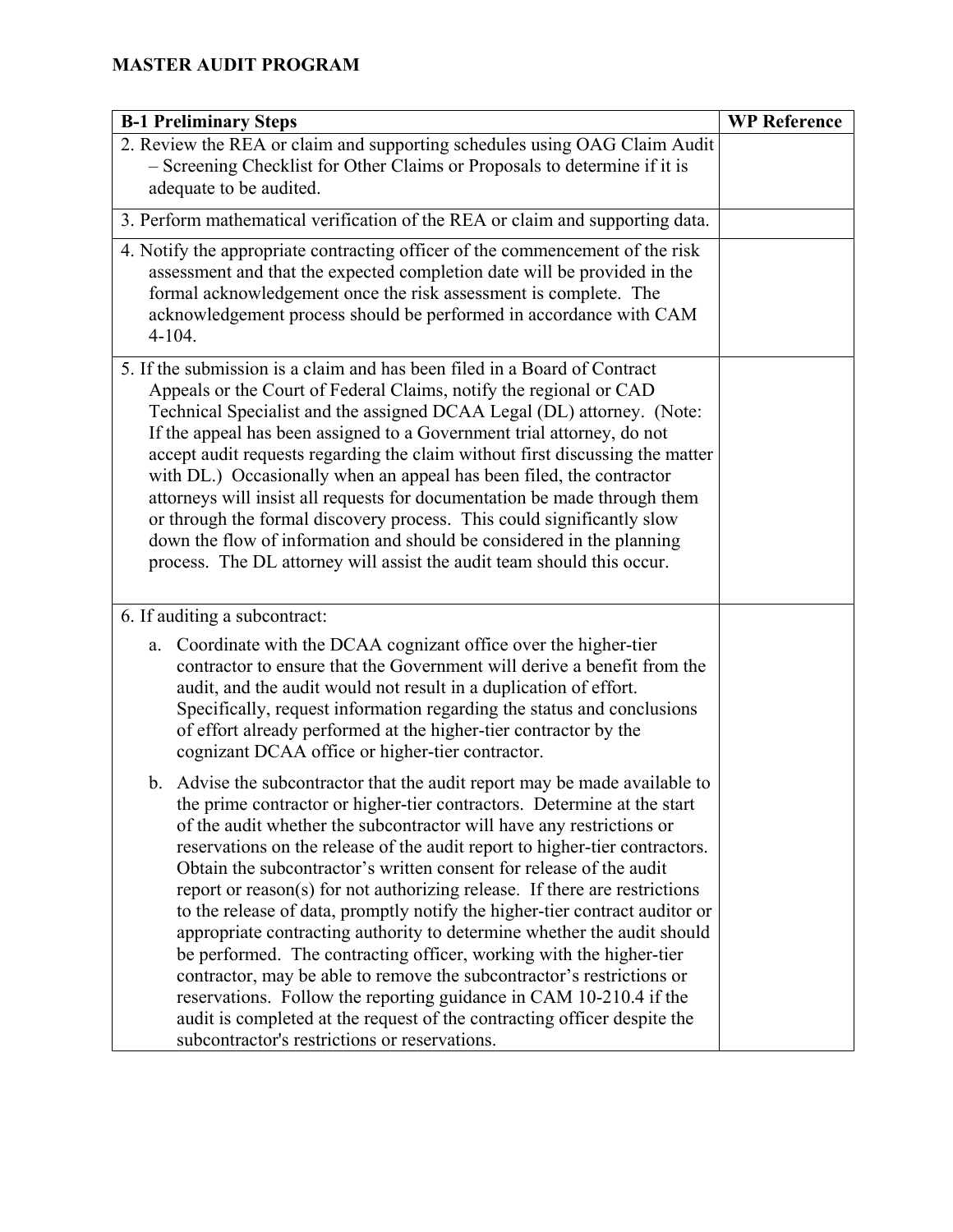| <b>B-1 Preliminary Steps</b>                                                                                                                                                                                                                                                                                                                                                                                                                                         | <b>WP Reference</b> |
|----------------------------------------------------------------------------------------------------------------------------------------------------------------------------------------------------------------------------------------------------------------------------------------------------------------------------------------------------------------------------------------------------------------------------------------------------------------------|---------------------|
| 7. Conduct an entrance conference with the contractor and obtain a<br>walkthrough of the REA or claim to gain an understanding of the basis of<br>each cost element, the related supporting documentation, and relevant<br>policies/procedures and processes related to significant cost elements.<br>Invite the contracting officer.                                                                                                                                |                     |
| a. Make inquiries to fully understand the contractor's position regarding<br>the nature of the REA or claim and the extent of asserted Government<br>responsibility.                                                                                                                                                                                                                                                                                                 |                     |
| b. Make inquiries to fully understand the methodology used to develop<br>the price adjustment. Determine if different methodologies were used<br>for different cost elements, or whether the contractor used<br>methodologies that differ from its normal estimating and accounting<br>procedures.                                                                                                                                                                   |                     |
| (1) If the contractor used the total cost method or modified total cost<br>method for one or more of the REA or claim elements, plan audit<br>procedures (WP J-1) to review the Total Cost or Modified Total<br>Cost Method. (CAM 12-704)                                                                                                                                                                                                                            |                     |
| (2) Determine if costs incurred related to the asserted changed<br>condition were segregated in the contractor's records. If the<br>contractor's accounting system does not identify and segregate<br>costs by project and contract, has the contractor summarized the<br>incurred costs from pertinent source documents to fully disclose the<br>actual costs applicable to the contract and the REA or claim?                                                      |                     |
| (3) Determine the extent that incurred costs related to the asserted<br>changed condition were used in the pricing of the adjustment.                                                                                                                                                                                                                                                                                                                                |                     |
| (4) Determine the extent that estimates were used in the pricing of the<br>adjustment. If estimates were used, to what extent were they based<br>on incurred costs?                                                                                                                                                                                                                                                                                                  |                     |
| Determine if the REA or claim includes costs covered by a termination<br>proposal (CAM $12-103.b$ ).                                                                                                                                                                                                                                                                                                                                                                 |                     |
| d. Obtain relevant supporting data, such as budgets and actuals for<br>indirect costs (including allocation bases and fixed and variable costs);<br>direct costs, including labor hours and costs, material costs, and<br>subcontracts; audited financial statements, tax returns, and union<br>agreements for the entire performance period of the contract; and<br>documentation of any employee lay-offs asserted to be due to the<br>asserted changed condition. |                     |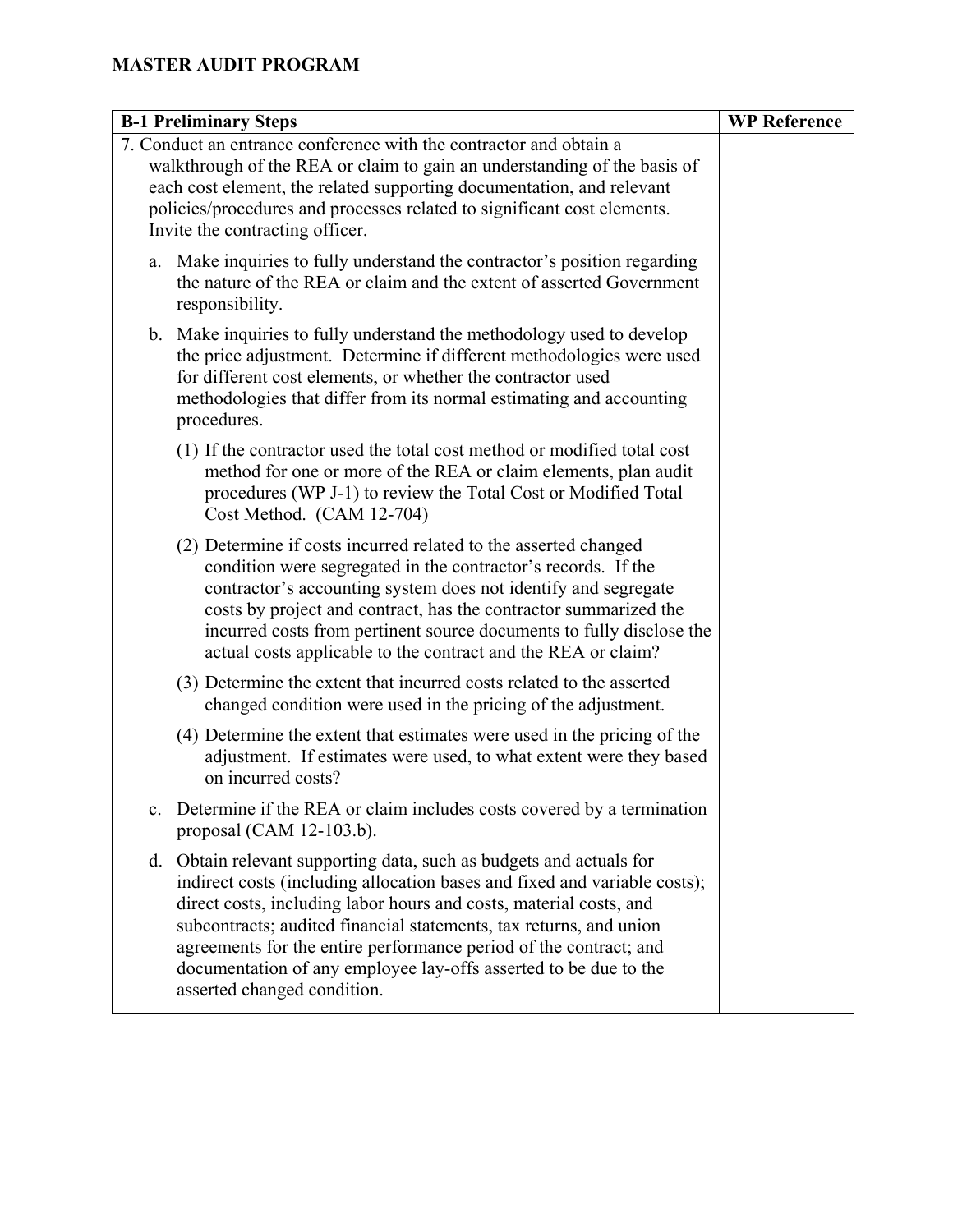| <b>B-1 Preliminary Steps</b>                                                                                                                                                                                                                                                                                                                                                                                                                                    | <b>WP Reference</b> |
|-----------------------------------------------------------------------------------------------------------------------------------------------------------------------------------------------------------------------------------------------------------------------------------------------------------------------------------------------------------------------------------------------------------------------------------------------------------------|---------------------|
| Prepare a comparative analysis of the financial data (budgets vs.<br>actuals) to assist in evaluating the reasonableness of an assertion<br>that increased costs have been incurred.                                                                                                                                                                                                                                                                            |                     |
| Review data related to the contractor's assertions.                                                                                                                                                                                                                                                                                                                                                                                                             |                     |
| If external legal or financial consultants prepared the REA or claim,<br>e.<br>obtain a copy of their supporting working papers if required to<br>demonstrate the basis of the submitted cost elements. If the contractor<br>asserts the attorney-client privilege, refer to CAM 1-504.4.g and<br>consult with DCAA-DL for assistance as needed.                                                                                                                |                     |
| When REAs or claims relate to multiple contract issues, contractors<br>f.<br>may summarize costs by contract issue instead of by cost element. In<br>these cases, perform procedures to determine if costs are overstated or<br>duplicated. Compare total costs proposed or claimed for each<br>significant cost element to the job cost ledger and/or bid/budget for the<br>cost element. Request the contractor's explanation for significant<br>differences. |                     |
| 8. During the entrance conference, or other appropriate meeting, make specific<br>inquiries of contractor management and other appropriate parties regarding<br>the following:                                                                                                                                                                                                                                                                                  |                     |
| Their knowledge of any actual, suspected, or alleged fraud or<br>a.<br>noncompliance with laws and regulations affecting the period of time<br>corresponding to the subject matter under audit. (AT-C 205.32)                                                                                                                                                                                                                                                   |                     |
| b. Whether any investigations or legal proceedings, that are significant to<br>the engagement objectives, have been initiated or are in process with<br>respect to the period of time corresponding to the subject matter.<br>(GAGAS 7.14)                                                                                                                                                                                                                      |                     |
| The existence of other audits and studies (performed by other than<br>c.<br>DCAA) that relate to the subject matter under audit. If yes, have the<br>contractor explain the audits and studies performed, any related<br>findings or recommendations, and any contractor corrective actions<br>taken. (GAGAS 7.13)                                                                                                                                              |                     |
| Note: Specifically document in the working papers; the inquiries and the<br>corresponding responses as well as how the responses affect the<br>performance of the engagement.                                                                                                                                                                                                                                                                                   |                     |
| 9. If the REA or claim includes significant subcontract costs, request assist<br>audits, as necessary.                                                                                                                                                                                                                                                                                                                                                          |                     |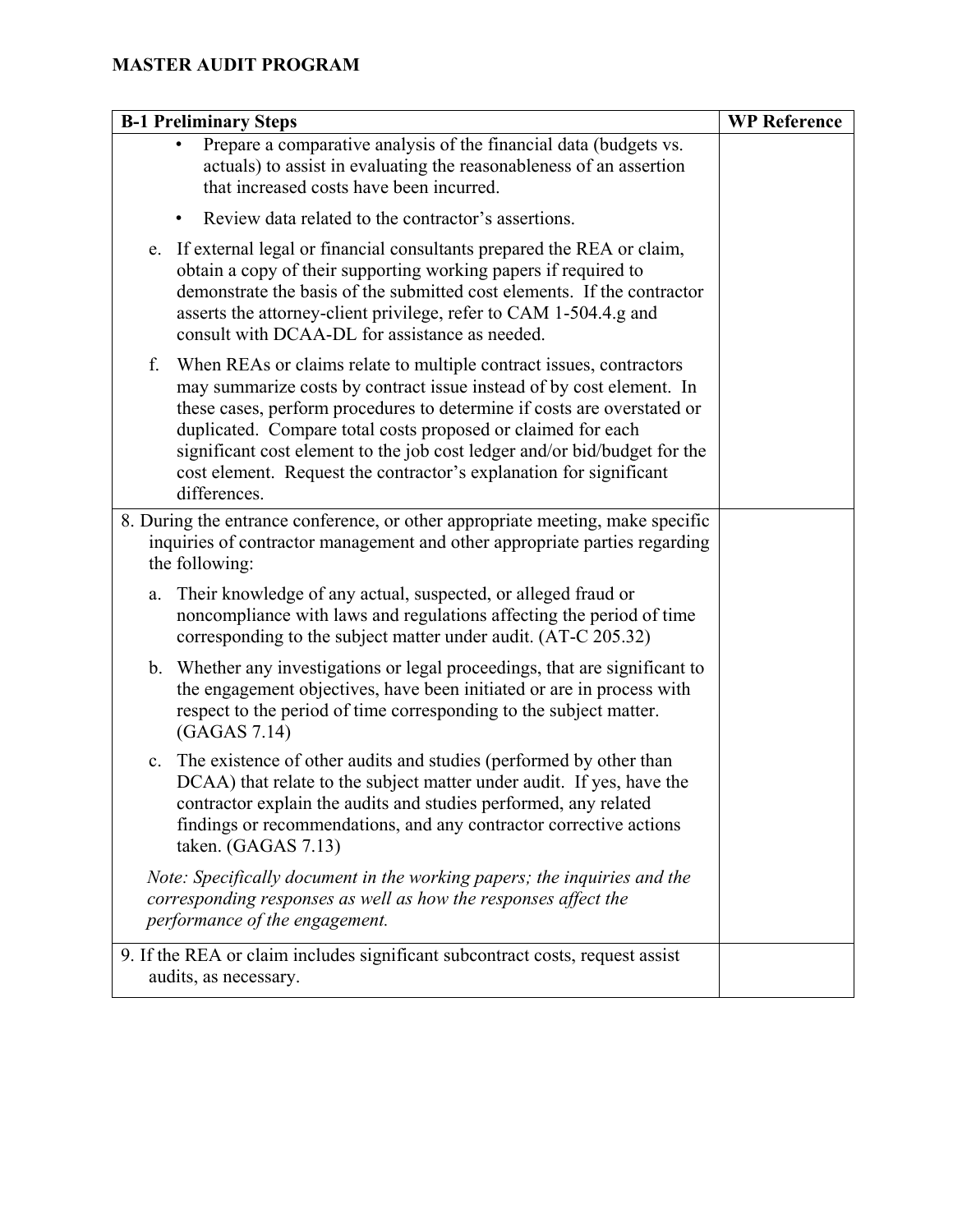| <b>B-1 Preliminary Steps</b>                                                                                                                                                                                                                                                                                                                                                                                                                                                                                                                                                                                                                                                                                                  | <b>WP Reference</b> |
|-------------------------------------------------------------------------------------------------------------------------------------------------------------------------------------------------------------------------------------------------------------------------------------------------------------------------------------------------------------------------------------------------------------------------------------------------------------------------------------------------------------------------------------------------------------------------------------------------------------------------------------------------------------------------------------------------------------------------------|---------------------|
| 10. Review the contracting officer's contract files for pertinent documents,<br>such as relevant change orders, detailed field reports, and job process<br>reports.                                                                                                                                                                                                                                                                                                                                                                                                                                                                                                                                                           |                     |
| a. Review prior and current contract price adjustments for duplication of<br>cost in the subject price adjustment.                                                                                                                                                                                                                                                                                                                                                                                                                                                                                                                                                                                                            |                     |
| b. Review contract modifications for release/waiver clauses related to the<br>specific change order or previously compensated change order<br>proposals. Determine if the contracting officer issued a supplemental<br>agreement whereby the contractor released the Government from<br>liability under the contract for further equitable adjustments relating to<br>the same facts and circumstances giving rise to the modification.<br>Whether or not prior contract modifications relating to the same facts<br>and circumstances contain a contractor's waiver, question costs in the<br>current proposal/claim that duplicate costs reimbursed under prior<br>contract modifications. (See FAR 43.204 and CAM 12-604.) |                     |
| Note that some contract modifications may provide the contractor with<br>nonmonetary compensation, such as additional time/days or an<br>extended performance. Consider if the contractor has proposed or<br>claimed costs related to time that has already been compensated.                                                                                                                                                                                                                                                                                                                                                                                                                                                 |                     |
| 11. Using the contractor-prepared contract brief, if available, and the contract<br>and modifications, identify the period of performance, total contract<br>amount, and all pertinent FAR clauses or provisions. Validate the accuracy<br>of the contractor-prepared brief before placing reliance. If no reliable<br>contractor-prepared brief is available, brief the contract using Claim Audit-<br>Contract Brief, WP 31.                                                                                                                                                                                                                                                                                                |                     |
| Determine if the contract contains the Pricing Adjustments clause<br>a.<br>(DFARS 252.243-7001 or similar supplemental regulation) that<br>requires costs to comply with FAR Part 31.                                                                                                                                                                                                                                                                                                                                                                                                                                                                                                                                         |                     |
| b. Determine if the contract is CAS-covered. REAs or claims commonly<br>arise under fixed-price contracts and frequently under sealed-bid<br>contracts or contracts otherwise exempt from CAS or FAR Part 31.                                                                                                                                                                                                                                                                                                                                                                                                                                                                                                                 |                     |
| For manufacturing/supply contracts, determine if the contract includes<br>c.<br>First Article Testing provisions (FAR 52.209-4(c) and FAR 209-3) that<br>limit the costs for retests to be borne by the contractor. If so, request<br>related information from the contracting officer. If unrelated to the<br>current proposal or claim, any costs that exceed the contract limits may<br>be disallowed.                                                                                                                                                                                                                                                                                                                     |                     |
| d. Determine if the contract and subsequent modifications contain a<br>formula or basis for computing the price adjustment. If yes, verify the<br>contractor used this formula to develop the price adjustment.                                                                                                                                                                                                                                                                                                                                                                                                                                                                                                               |                     |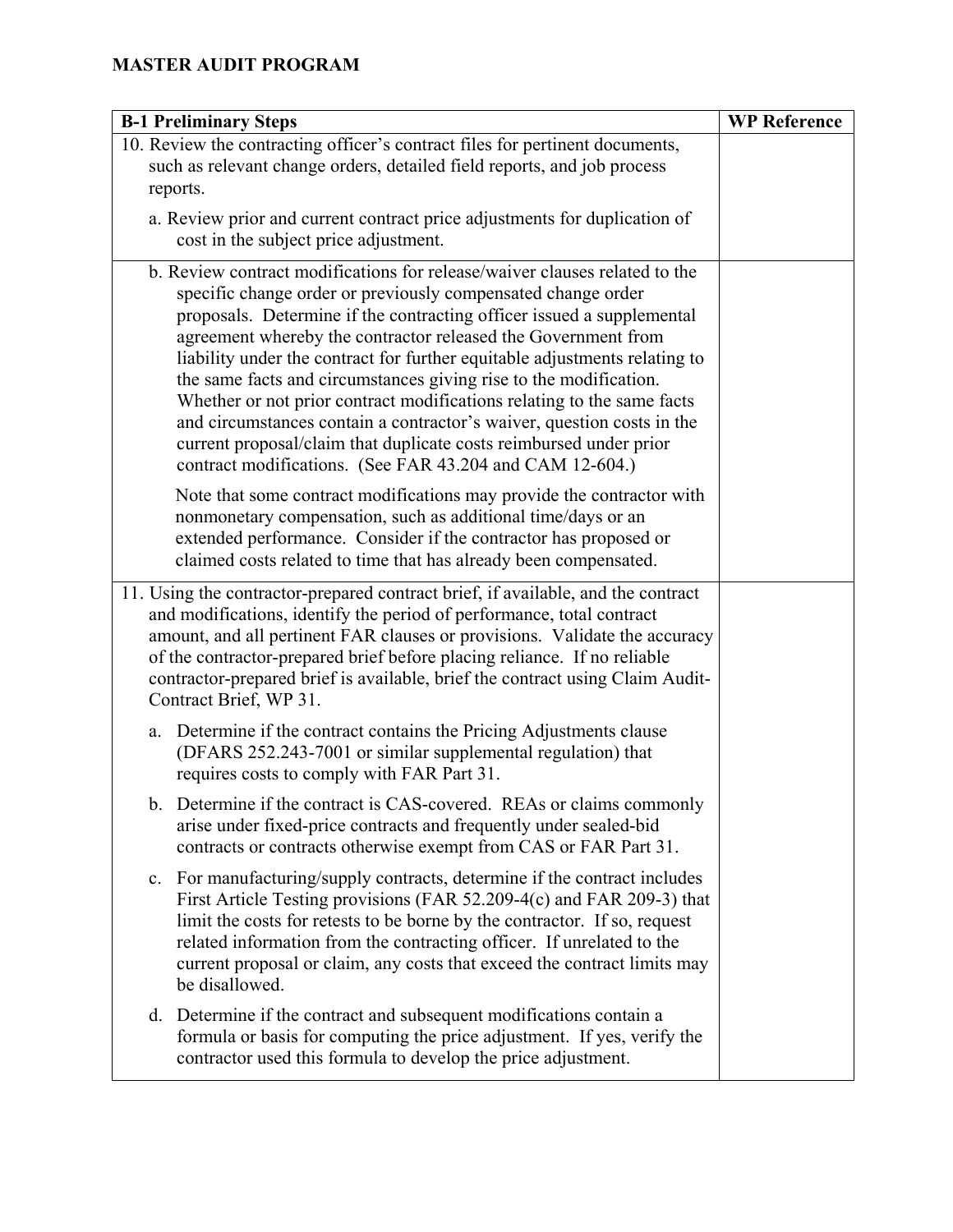| <b>B-1 Preliminary Steps</b>                                                                                                                                                                                                                                                                                                                                                                                                                                                                                                                                                                                                                                                                                                                                                  | <b>WP Reference</b> |
|-------------------------------------------------------------------------------------------------------------------------------------------------------------------------------------------------------------------------------------------------------------------------------------------------------------------------------------------------------------------------------------------------------------------------------------------------------------------------------------------------------------------------------------------------------------------------------------------------------------------------------------------------------------------------------------------------------------------------------------------------------------------------------|---------------------|
| 12. If an audit of the initial pricing proposal was performed, review the<br>proposal and the audit report for any information that may impact the<br>subject REA or claim.                                                                                                                                                                                                                                                                                                                                                                                                                                                                                                                                                                                                   |                     |
| 13. Review FAO files to determine if a DCAA Form 2000 has been filed that<br>relates to the subject matter of the REA or claim. If it has, coordinate with<br>the Supervisor and regional/CAD Technical Specialist for appropriate<br>notifications (CAM 4-702.5) to DCAA Headquarters (OIS), the<br>appropriate investigative agency or Government attorney, and the<br>contracting officer as deemed necessary.                                                                                                                                                                                                                                                                                                                                                             |                     |
| 14. Review the permanent file to determine if previous audits included<br>findings and recommendations related to the subject matter under audit. If<br>there were findings material to the subject matter, document this<br>information in the risk assessment and perform the following procedures:<br>a. Ask contractor management if corrective actions were taken to address<br>findings and recommendations reported in previous DCAA audits (e.g.,<br>questioned costs, business system deficiencies, CAS audits) that are<br>relevant to the subject matter of audit. If yes, have contractor explain<br>corrective actions taken and determine if additional audit procedures<br>should be included in the fieldwork to test the corrective actions.<br>(GAGAS 7.13) |                     |
| b. Document the results of the inquiry and the impact of the corrective<br>actions to the subject matter under audit.                                                                                                                                                                                                                                                                                                                                                                                                                                                                                                                                                                                                                                                         |                     |
| 15. Review the contractor's correspondence and contract files for relevant<br>documents. Obtain a list of all outstanding and recently settled<br>REAs/claims adjustments on other contracts that relate to the period of<br>performance of the subject contract.                                                                                                                                                                                                                                                                                                                                                                                                                                                                                                             |                     |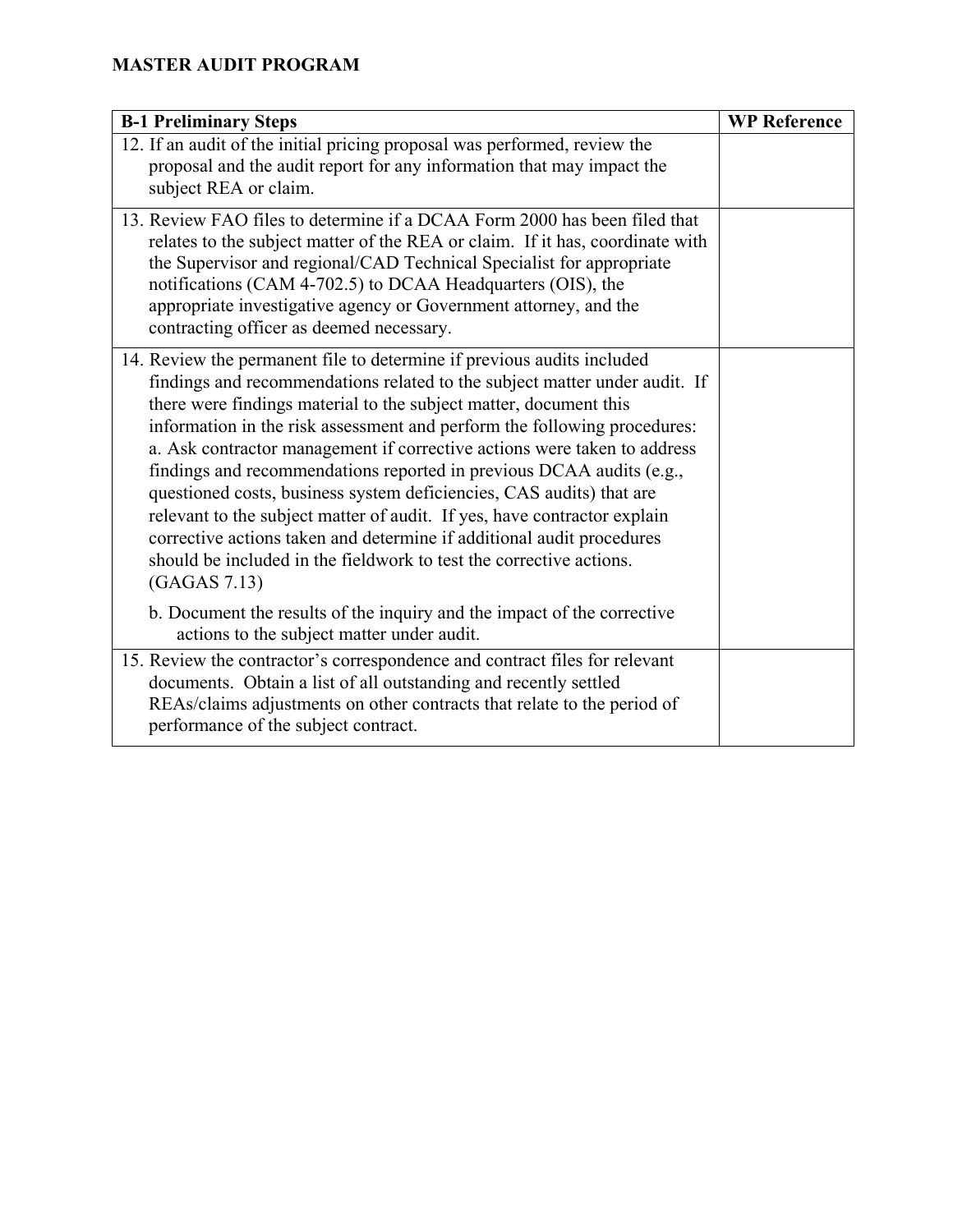| <b>B-1 Preliminary Steps</b> |                                                                                                                                                                                                                                                                                                                                                                                                 | <b>WP Reference</b> |
|------------------------------|-------------------------------------------------------------------------------------------------------------------------------------------------------------------------------------------------------------------------------------------------------------------------------------------------------------------------------------------------------------------------------------------------|---------------------|
|                              | 16. Review the permanent file to determine if the contractor has previously<br>provided other studies or audits (e.g., summary listing of internal audits or<br>external audit reports) that directly relate to the subject matter under audit.<br>If there are no other studies or audits, document that information and<br>perform the procedures below.                                      |                     |
|                              | a. Ask contractor management if internal audits were performed. If yes,<br>request a summary listing of the internal audits to assist us in<br>understanding and evaluating the efficacy of the internal controls<br>relevant to the subject matter of the audit.<br>b. If the review of the perm file or the contractor identifies relevant<br>internal audits:                                |                     |
|                              | Determine if access to these reports is necessary to complete the<br>$\bullet$<br>evaluation of the relevant internal controls to support the risk<br>assessment or audit procedures related to the subject matter of the<br>audit. There must be a nexus between the internal audit reports<br>and the scope of this specific assignment.                                                      |                     |
|                              | Document the results of the determination in writing.<br>$\bullet$                                                                                                                                                                                                                                                                                                                              |                     |
|                              | If assignment is at a major contractor location, coordinate with the<br>$\bullet$<br>CAC or FAO point of contact (POC) for internal audit reports to<br>request the contractor provide access to the reports.<br>If assignment is at a non-major contractor and the FAO does not<br>$\bullet$<br>have a designated POC, request the contractor provide access to<br>the internal audit reports. |                     |
|                              | The request, issued by the FAO POC or auditor, should include<br>$\bullet$<br>information on how the internal audit report is relevant to the<br>DCAA audit. Place a copy of the request in the assignment<br>administrative work papers.                                                                                                                                                       |                     |
|                              | c. If the review of the perm file or the contractor identifies relevant other<br>audits or studies:                                                                                                                                                                                                                                                                                             |                     |
|                              | Obtain publicly available information for the relevant other<br>Government agency audits (e.g., websites for DoD IG or other<br>IGs, service audit agencies, etc.).                                                                                                                                                                                                                             |                     |
|                              | Make appropriate adjustments to your risk assessment and planned<br>$\bullet$<br>procedures based on the reported findings.                                                                                                                                                                                                                                                                     |                     |
|                              | d. Document the results of the inquiries including the response received<br>from the contractor for any request for access to internal audit reports.<br>(If access was not granted this should include the contractor's<br>rationale or justification for not granting access).                                                                                                                |                     |
|                              | e. Determine if additional audit procedures are needed to respond to<br>identified risk.                                                                                                                                                                                                                                                                                                        |                     |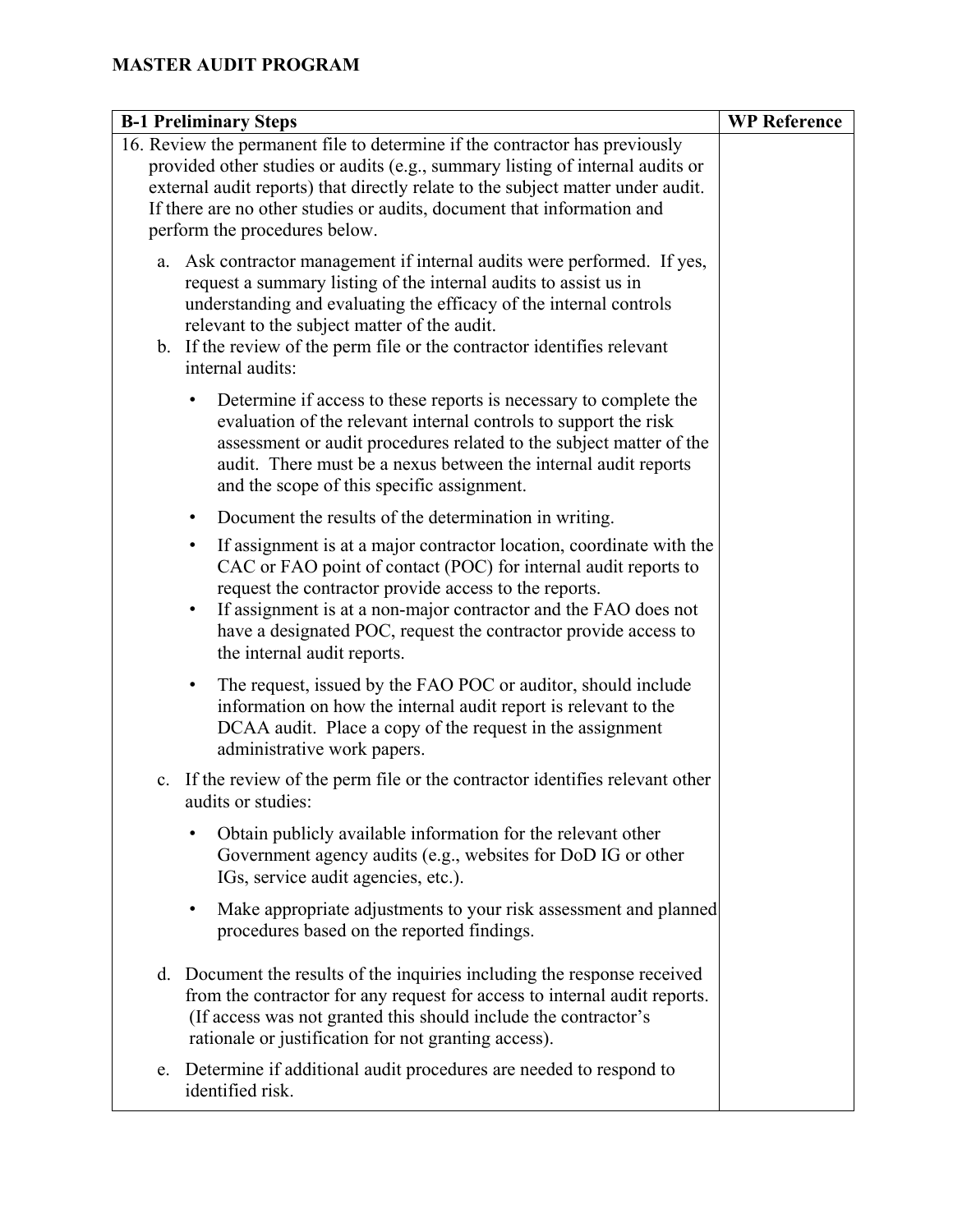| <b>B-1 Preliminary Steps</b>                                                                                                                                                                                                                                                                                                                                                                                                                                      | <b>WP Reference</b> |
|-------------------------------------------------------------------------------------------------------------------------------------------------------------------------------------------------------------------------------------------------------------------------------------------------------------------------------------------------------------------------------------------------------------------------------------------------------------------|---------------------|
| 17. Review the contractor's Disclosure Statement (if applicable) in effect<br>during the period applicable to the proposed or claimed costs and the results<br>of prior reviews. Tailor the audit program to address any audit leads and to<br>determine if accounting for significant cost elements in the REA or claim is<br>consistent with established/disclosed practices and complies with FAR Part<br>31 and the Cost Accounting Standards if applicable.  |                     |
| 18. Using the framework and the guidelines in WP B-2, obtain and document<br>an understanding of the contractor's internal controls that are relevant to the<br>audit. Auditors should be able to obtain and document a major portion of<br>this understanding during a walk-through of the subject matter under audit.                                                                                                                                           |                     |
| 19. Document how the auditor will determine the reliability of computerized<br>data relevant to the subject matter under audit.                                                                                                                                                                                                                                                                                                                                   |                     |
| 20. Based on the team's understanding of the criteria, subject matter, and the<br>contractor and its environment, hold a planning meeting with the audit team<br>(at a minimum, Supervisor, Technical Specialist and Auditor) to discuss<br>and identify potential material noncompliances, whether due to error or<br>fraud, that could affect the subject matter. Request the regional or CAD<br>Technical Specialist to attend. The discussion should include: |                     |
| relevant prior audit experience (e.g., questioned cost, relevant reported<br>estimating or accounting system deficiencies),                                                                                                                                                                                                                                                                                                                                       |                     |
| relevant aspects of the contractor and its environment,<br>٠<br>risk of material noncompliance due to fraud (e.g., the extent of financial<br>٠<br>incentives, pressures to meet budgetary or contractual commitments,<br>and opportunities to commit and conceal fraud). Consider the fraud risk<br>factors and scenarios presented in the DoD OIG's webpage: Fraud<br>Detection Resources for Auditors. Copy link and paste into web<br>browser,                |                     |
| other known factors that increase the risk of material noncompliance<br>with laws and regulations, and,                                                                                                                                                                                                                                                                                                                                                           |                     |
| the audit team's understanding of relevant key internal controls.<br>٠<br>Document the factors identified that increase the risk of material<br>noncompliance due to error or fraud that could affect the subject matter,<br>and design audit procedures to respond to the increased risk of material<br>noncompliance.                                                                                                                                           |                     |
| Communication among audit team members should continue as needed<br>throughout the audit regarding the risk of misstatement and noncompliance<br>due to error or fraud.                                                                                                                                                                                                                                                                                           |                     |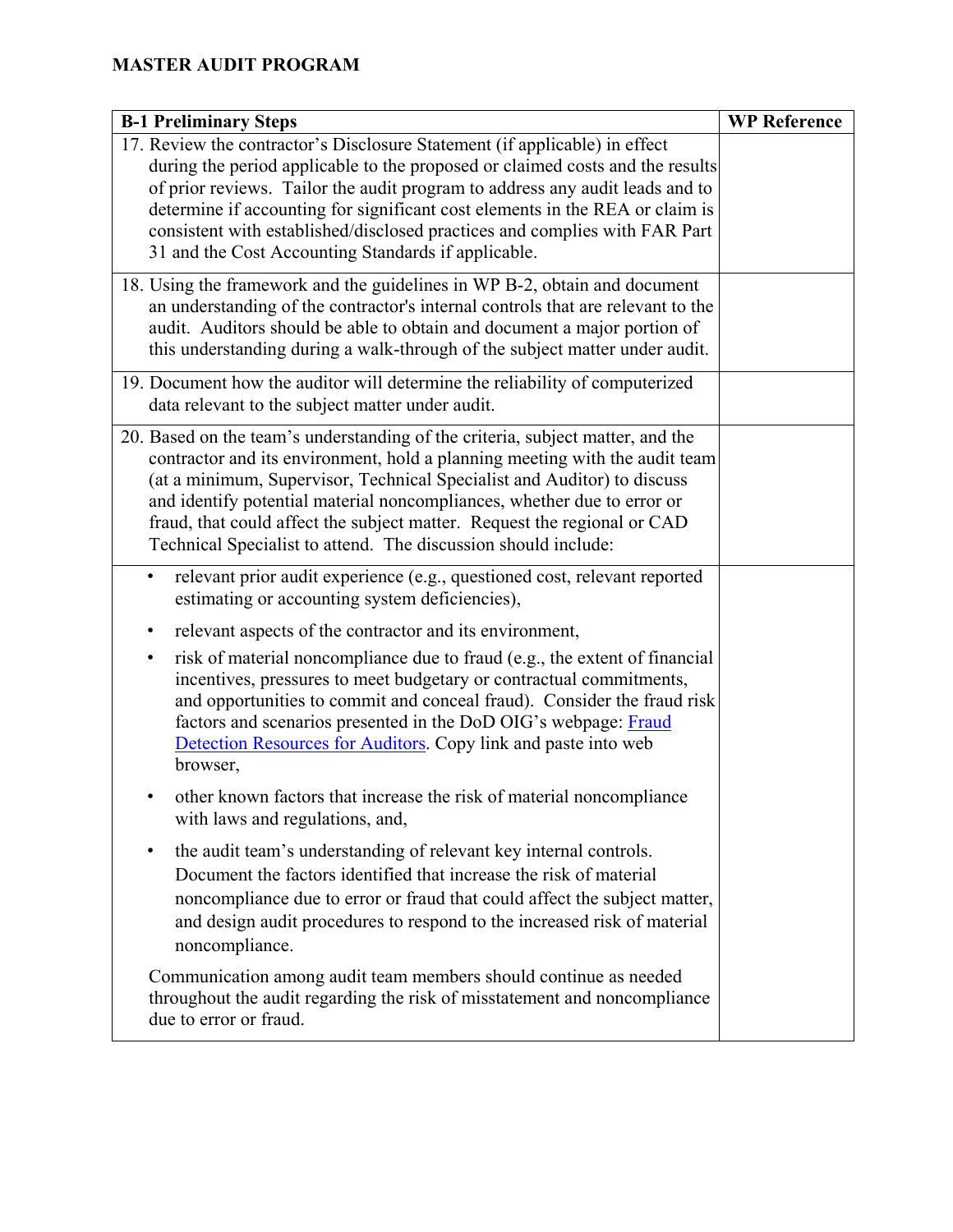| <b>B-1 Preliminary Steps</b>                                                                                                                                                                                                                                                                                                                                         | <b>WP Reference</b> |
|----------------------------------------------------------------------------------------------------------------------------------------------------------------------------------------------------------------------------------------------------------------------------------------------------------------------------------------------------------------------|---------------------|
| 21. Review and discuss with your supervisor the overall results of the risk<br>assessment and the planned audit scope, including the detailed audit steps.<br>Tailor the audit program steps as needed to obtain sufficient, appropriate<br>evidence to provide a reasonable basis for the conclusion expressed in the<br>audit report. Finalize the milestone plan. |                     |
| 22. Obtain and document supervisory approval of the risk assessment, the<br>planned scope of examination for each audit area documented in WP B and<br>the -01 WPs.                                                                                                                                                                                                  |                     |
| 23. Send a final acknowledgement memorandum to the contracting officer and<br>a notification letter to the contractor to formally notify them of the audit<br>and expected completion date in accordance with CAM 4-104.b and CAM<br>$4 - 302.3$ .                                                                                                                   |                     |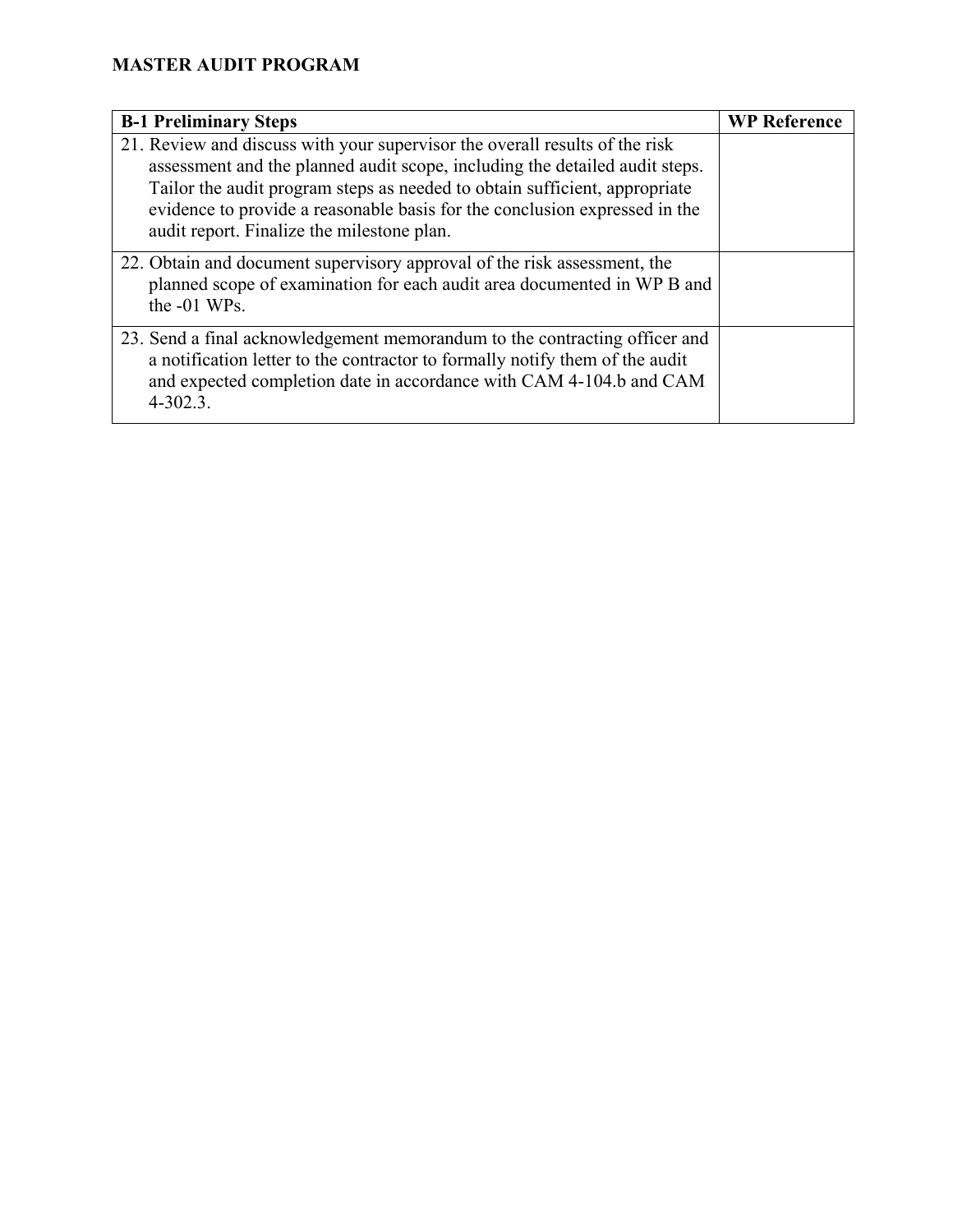| <b>C-1 Labor Costs</b>                                                                                                                                                                                                                                                                                                                                                                                                                                                                                                                                                                                                                                                                                                                                                                                                                                                                      | <b>WP Reference</b> |
|---------------------------------------------------------------------------------------------------------------------------------------------------------------------------------------------------------------------------------------------------------------------------------------------------------------------------------------------------------------------------------------------------------------------------------------------------------------------------------------------------------------------------------------------------------------------------------------------------------------------------------------------------------------------------------------------------------------------------------------------------------------------------------------------------------------------------------------------------------------------------------------------|---------------------|
| Version 6.0, dated July 2020                                                                                                                                                                                                                                                                                                                                                                                                                                                                                                                                                                                                                                                                                                                                                                                                                                                                |                     |
| 1. Reconcile the costs that have previously been audited to the contractor's books<br>and audited costs.                                                                                                                                                                                                                                                                                                                                                                                                                                                                                                                                                                                                                                                                                                                                                                                    |                     |
| 2. Perform procedures to determine the cause, reasonableness, allowability and<br>allocability of proposed or claimed labor costs. Determine if the contractor<br>has demonstrated a logical causal connection to Government directed-out-of-<br>scope work or other Government actions or inactions. Consider offsets to cost<br>increases whereby certain costs were not incurred because work was replaced<br>with different work.                                                                                                                                                                                                                                                                                                                                                                                                                                                       |                     |
| Compare the bid or negotiated labor costs to actual cost data, exclusive of<br>a.<br>that related to the asserted changed conditions to determine a possible loss<br>on the contract. Verify the actual cost data to the contractor's accounting<br>books and records, i.e., job cost reports, labor distribution reports, payroll<br>reports, timesheets, and payment. See audit program WP I-1 regarding<br>construction contract labor. Specialist assistance may be required to<br>evaluate any significant differences in labor hours. Proposed or claimed<br>labor costs that were not included in the bid may indicate intentional<br>underbidding (FAR 3.501, Buying-in). Question costs unrelated to the<br>asserted change, those underestimated in the bid, or those omitted costs,<br>e.g., labor categories, functions, or tasks that should have been in the<br>original bid. |                     |
| b. Identify rate variances between the estimated and the actual hourly rate for<br>the skill levels proposed. Determine if an increase in rate arose from<br>escalation due to time-shifting of performance due to Government action<br>or inaction. The contractor is responsible if it under-estimated the average<br>labor rate for the time period of performance.                                                                                                                                                                                                                                                                                                                                                                                                                                                                                                                      |                     |
| c. Identify substitute or mix variances (the costs of using a skill level or labor<br>mix different from the one originally estimated is ordinarily under the<br>contractor's control regardless of the Government's action or inaction).                                                                                                                                                                                                                                                                                                                                                                                                                                                                                                                                                                                                                                                   |                     |
| (1) Determine if average rate per hour fluctuations indicate a possible<br>substitution variance.                                                                                                                                                                                                                                                                                                                                                                                                                                                                                                                                                                                                                                                                                                                                                                                           |                     |
| (2) Obtain information on skills proposed versus skills used to evaluate<br>whether the variance represents a rate variance or a substitution<br>variance.                                                                                                                                                                                                                                                                                                                                                                                                                                                                                                                                                                                                                                                                                                                                  |                     |
| (3) If the asserted changed conditions require a different labor mix, assess<br>the need for specialist assistance. For example, defective<br>specifications could require more experienced or skilled labor.                                                                                                                                                                                                                                                                                                                                                                                                                                                                                                                                                                                                                                                                               |                     |
| (4) If indicated by the risk assessment, test the reasonableness of labor<br>rates or compensation in accordance with FAR 31.205-6.                                                                                                                                                                                                                                                                                                                                                                                                                                                                                                                                                                                                                                                                                                                                                         |                     |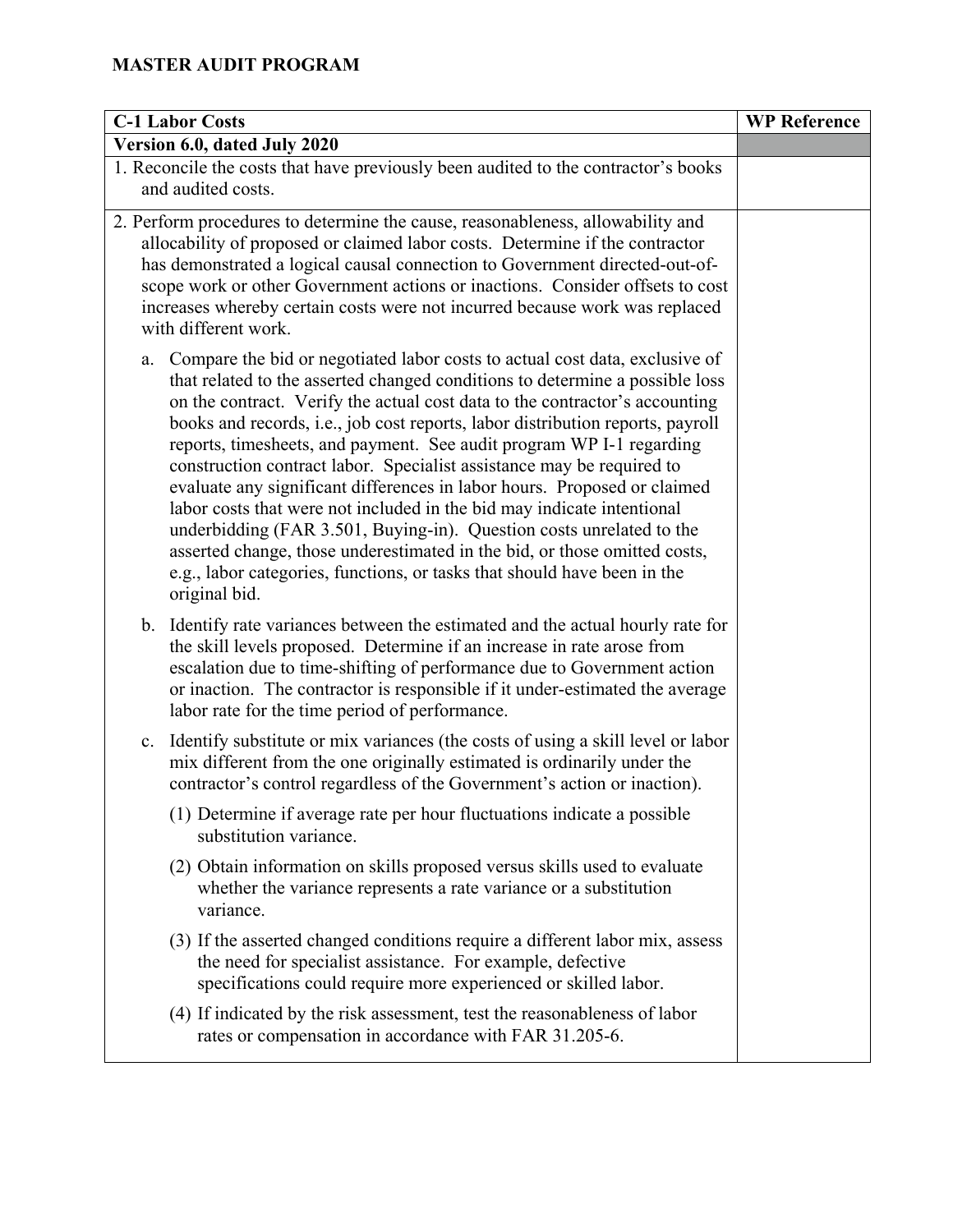| <b>C-1 Labor Costs</b>                                                                                                                                                                                                                                                                                                                                                                             | <b>WP Reference</b> |
|----------------------------------------------------------------------------------------------------------------------------------------------------------------------------------------------------------------------------------------------------------------------------------------------------------------------------------------------------------------------------------------------------|---------------------|
| Identify efficiency or hours variances (additional hours due to loss of<br>d.<br>efficiency).                                                                                                                                                                                                                                                                                                      |                     |
| (1) Determine the cause of the increased hours. Question increased hours<br>due to contractor inefficiencies or poor management.                                                                                                                                                                                                                                                                   |                     |
| (2) If an improvement curve is used to support a proposed or claimed loss<br>of efficiency or learning, determine if the supporting past performance,<br>industry standards, or other basis are appropriate in the circumstances.<br>Request specialist assistance as necessary.                                                                                                                   |                     |
| e. Consider other causes of variances such as increased hours (regular/overtime)<br>due to changes in make-or-buy decisions, production methods, and/or labor<br>mix subsequent to the award of the contract. If such changes are not related to<br>the asserted changed condition, determine if the contractor properly accounted<br>for such changes in the proposed or claimed increased hours. |                     |
| 3. Summarize the results including the conclusions, basis of contractor's cost, and<br>audit evaluation.                                                                                                                                                                                                                                                                                           |                     |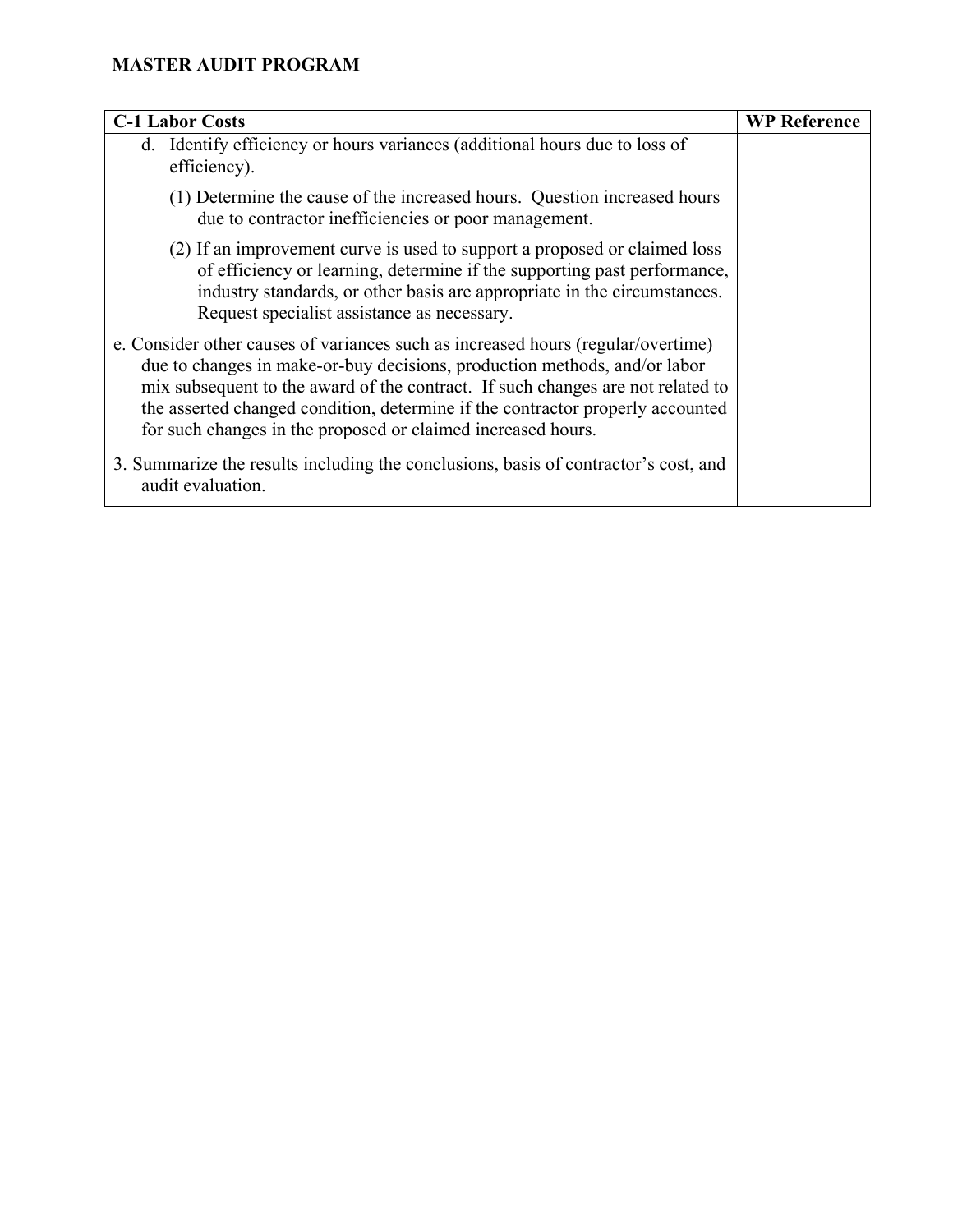| <b>D-1 Material Costs</b>                                                                                                                                                                                                                                                                                                                                                                                                                                                                                                                                                                                                                                                                               | <b>WP Reference</b> |
|---------------------------------------------------------------------------------------------------------------------------------------------------------------------------------------------------------------------------------------------------------------------------------------------------------------------------------------------------------------------------------------------------------------------------------------------------------------------------------------------------------------------------------------------------------------------------------------------------------------------------------------------------------------------------------------------------------|---------------------|
| Version 6.0, dated July 2020                                                                                                                                                                                                                                                                                                                                                                                                                                                                                                                                                                                                                                                                            |                     |
| 1. Reconcile the costs that have previously been audited to the contractor's books                                                                                                                                                                                                                                                                                                                                                                                                                                                                                                                                                                                                                      |                     |
| and audited costs.                                                                                                                                                                                                                                                                                                                                                                                                                                                                                                                                                                                                                                                                                      |                     |
| 2. Perform procedures to determine the cause, reasonableness, allowability and<br>allocability of proposed or claimed material costs. Determine if the contractor<br>has demonstrated a logical causal connection to Government directed-out-of-<br>scope work or other Government actions or inactions. Consider offsets to cost<br>increases whereby certain costs were not incurred because work was replaced<br>with different work.                                                                                                                                                                                                                                                                |                     |
| Compare the bid or negotiated material costs to actual cost data, exclusive<br>a.<br>of that related to the asserted change to determine a possible loss on the<br>contract. Verify the actual cost data to the contractor's accounting books<br>and records, i.e., job cost reports, purchase orders, quotes, invoices, and<br>payment. Specialist assistance may be required to evaluate any significant<br>differences between bid and acquired material quantities. Proposed or<br>claimed material costs that were not included in the bid may indicate<br>intentional underbidding (FAR 3.501, Buying-in). Question costs<br>unrelated to the asserted change or those underestimated in the bid. |                     |
| b. Identify price variances between the estimated and the actual unit price of<br>material items. Trace material costs to purchase invoices.<br>Determine if any advance agreements protect the contractor from cost<br>growth; if so, verify proposed prices are consistent with the agreements.<br>Determine if the contractor obtained competitive quotes or performed<br>analysis of bids.                                                                                                                                                                                                                                                                                                          |                     |
| c. Identify quantity variances between the estimated and the actual quantities<br>of material items. Review contractor records to determine the cause of the<br>variance such as spoilage, obsolescence, theft, inadequacy of initial<br>estimate or other causes that may or may not be the result of Government<br>actions or inactions. Specialist assistance may be required.                                                                                                                                                                                                                                                                                                                       |                     |
| d. Determine if credits were applied for the sale of scrap material rendered<br>useless by Government-directed design changes.                                                                                                                                                                                                                                                                                                                                                                                                                                                                                                                                                                          |                     |
| 3. Summarize the results including the conclusions, basis of contractor's cost, and<br>audit evaluation.                                                                                                                                                                                                                                                                                                                                                                                                                                                                                                                                                                                                |                     |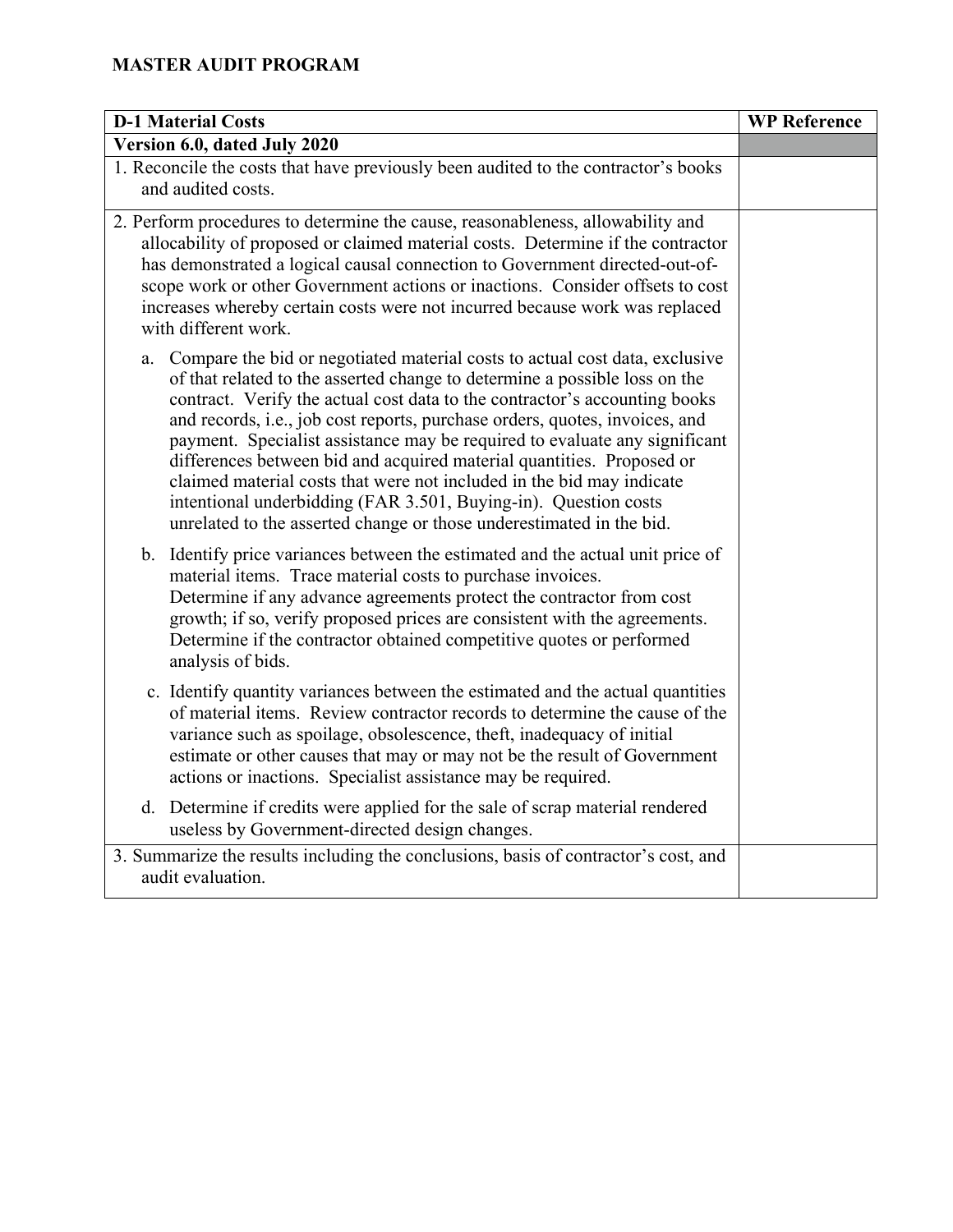| <b>E-1 Subcontracts</b>                                                                                                                                                                                                                                                                                                                                                                                                                                                                                                                                                                                                                                                        | <b>WP Reference</b> |
|--------------------------------------------------------------------------------------------------------------------------------------------------------------------------------------------------------------------------------------------------------------------------------------------------------------------------------------------------------------------------------------------------------------------------------------------------------------------------------------------------------------------------------------------------------------------------------------------------------------------------------------------------------------------------------|---------------------|
| Version 6.0, dated July 2020                                                                                                                                                                                                                                                                                                                                                                                                                                                                                                                                                                                                                                                   |                     |
| 1. Reconcile the costs that have previously been audited to the contractor's<br>books and audited costs.                                                                                                                                                                                                                                                                                                                                                                                                                                                                                                                                                                       |                     |
| 2. Follow up with cognizant FAOs for subcontractors identified in WP<br>section B, to assure timely receipt of assist reports for incorporation in<br>the audit report. If there will be a delay in the receipt of the assist audit<br>report, coordinate with the contracting officer to determine if the results<br>can be forwarded directly to the contracting officer after issuance of the<br>prime report.                                                                                                                                                                                                                                                              |                     |
| 3. Forward any pertinent data such as lien releases and correspondence to the<br>subcontract auditor.                                                                                                                                                                                                                                                                                                                                                                                                                                                                                                                                                                          |                     |
| 4. Review the prime contractor's correspondence for legal documents related<br>to subcontractors. A review of the files may disclose that the prime<br>contractor is holding the subcontractor liable for increased costs as a<br>result of asserted changed conditions caused by the subcontractor, or that<br>the subcontractor waived its rights at some point. If the contractor<br>asserts the attorney-client privilege, refer to CAM 1-504.4.g and consult<br>with DCAA-DL for assistance as needed.                                                                                                                                                                    |                     |
| 5. Brief the contract between the prime and the subcontractor. Determine if<br>an exculpatory clause limits the prime contractor's liability to the<br>subcontract price and if the prime contractor's right to recover damages<br>is limited. A deviations and substitutions clause may limit the liability of<br>the prime for any substitutions or deviations not approved by the<br>Government.                                                                                                                                                                                                                                                                            |                     |
| 6. For construction contracts, determine if any of the original subcontractors<br>defaulted and whether the prime received or will receive payments from<br>the defaulting subcontractor's bonding company (surety). If so,<br>determine if the prime contractor has properly credited the proposed or<br>claimed costs.                                                                                                                                                                                                                                                                                                                                                       |                     |
| 7. Compare the bid or negotiated subcontract costs to actual cost data,<br>exclusive of that related to the asserted change to determine a possible<br>loss on the contract. Verify the actual cost data to the contractor's<br>accounting books and records, i.e., job cost reports, billings/invoices, and<br>payment. Specialist assistance may be required to evaluate any<br>significant differences in the subcontract scope of work. Proposed or<br>claimed subcontract costs that were not included in the bid may indicate<br>intentional underbidding (FAR 3.501, Buying-in). Question costs<br>unrelated to the asserted change or those underestimated in the bid. |                     |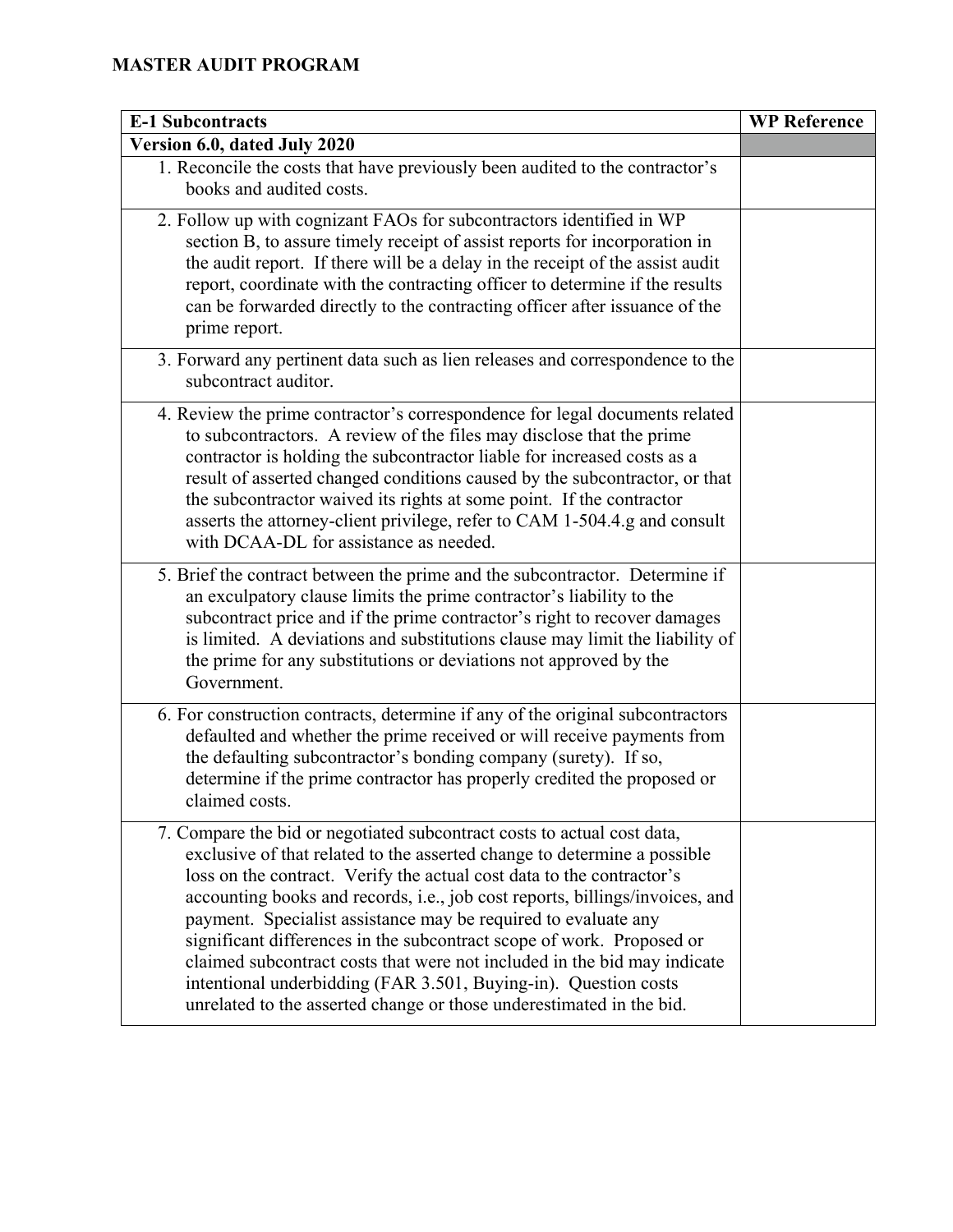| <b>E-1 Subcontracts</b>                                                                                                                                                                                                                                   | <b>WP Reference</b> |
|-----------------------------------------------------------------------------------------------------------------------------------------------------------------------------------------------------------------------------------------------------------|---------------------|
| 8. Verify that the prime contractor has paid the subcontractor. If the prime is<br>withholding payment to the subcontractor pending resolution of its own<br>proposal or claim with the Government, include this information in the<br>audit report note. |                     |
| 9. Summarize the results including the conclusions, basis of contractor's<br>cost, and audit evaluation.                                                                                                                                                  |                     |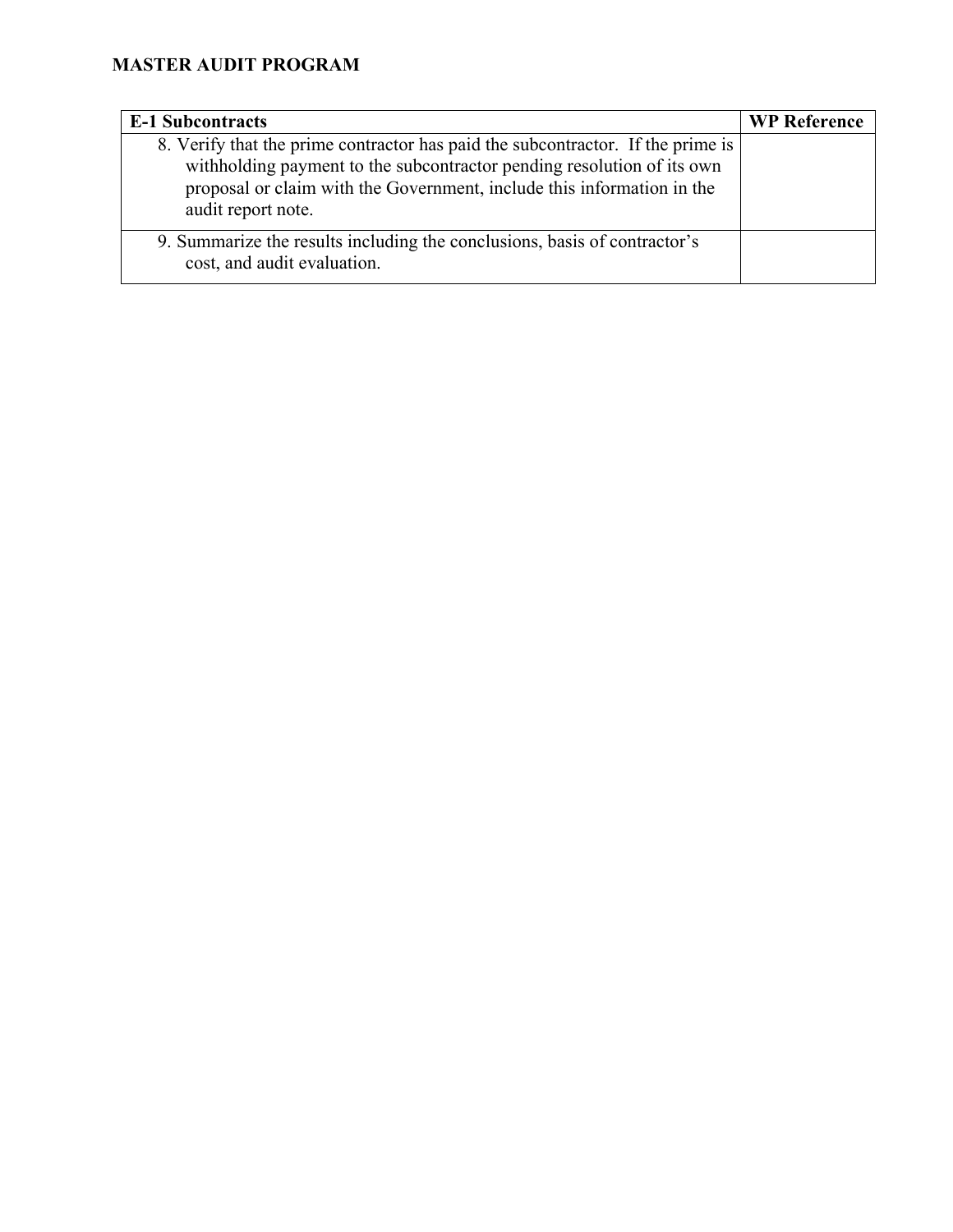| <b>F-1 Other Direct Costs</b>                                                                                                                                                                                                                                                                                                                                                                                                                                                                                                                                                                                                                                                       | <b>WP Reference</b> |
|-------------------------------------------------------------------------------------------------------------------------------------------------------------------------------------------------------------------------------------------------------------------------------------------------------------------------------------------------------------------------------------------------------------------------------------------------------------------------------------------------------------------------------------------------------------------------------------------------------------------------------------------------------------------------------------|---------------------|
| Version 6.0, dated July 2020                                                                                                                                                                                                                                                                                                                                                                                                                                                                                                                                                                                                                                                        |                     |
| 1. Reconcile the costs that have previously been audited to the contractor's<br>books and audited costs.                                                                                                                                                                                                                                                                                                                                                                                                                                                                                                                                                                            |                     |
| 2. Perform procedures to determine the cause, reasonableness, allowability and<br>allocability of proposed or claimed other direct costs. Determine if the<br>contractor has demonstrated a logical causal connection to Government<br>directed-out-of-scope work or other Government actions or inactions.<br>Also, consider offsets to cost increases whereby certain costs were not<br>incurred because work was replaced with different work.                                                                                                                                                                                                                                   |                     |
| 3. Determine if the contractor's proposed or claimed other direct costs (e.g.<br>travel costs, equipment charges/rental (see also audit program WP I-01),<br>etc.) are allocable to the contract and were caused by the asserted changed<br>condition.                                                                                                                                                                                                                                                                                                                                                                                                                              |                     |
| 4. Compare the bid or negotiated other direct costs to actual cost data,<br>exclusive of that related to the asserted change, to determine a possible loss<br>on the contract. Verify the actual cost data to the contractor's accounting<br>books and records, i.e., job cost reports, quotes, invoices, and payment.<br>Determine if the contractor obtained any competitive quotes or performed<br>any analysis of the vendors' bids. Proposed or claimed costs for items that<br>were not included in the bid may indicate intentional underbidding (FAR<br>3.501, Buying-in). Question costs unrelated to the asserted change or those<br>underestimated/omitted from the bid. |                     |
| 5. Summarize the results including the conclusions, basis of contractor's cost,<br>and audit evaluation.                                                                                                                                                                                                                                                                                                                                                                                                                                                                                                                                                                            |                     |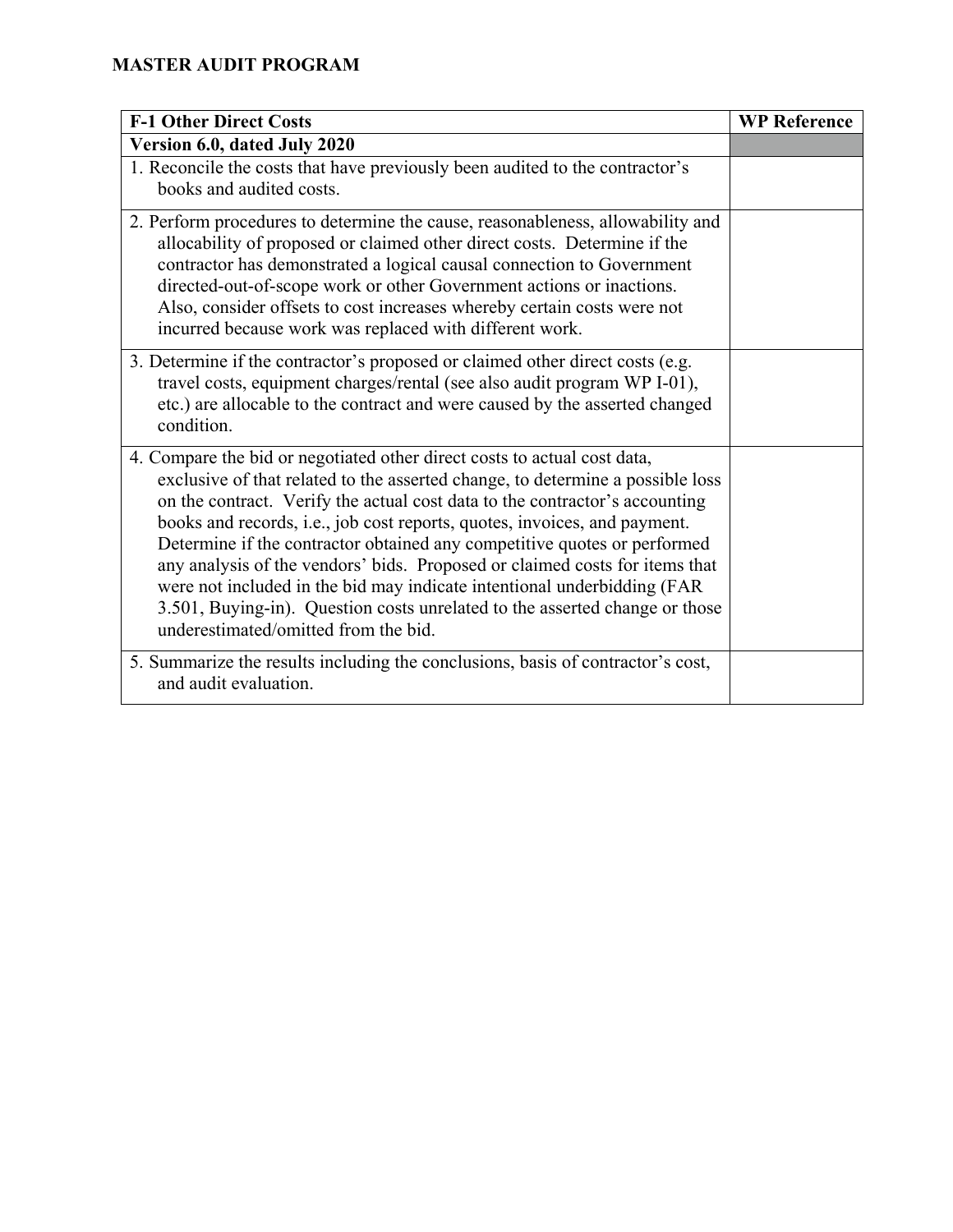| <b>G-1 Indirect Costs</b>                                                                                                                                                                                                                                                                                                                                                                                                              | <b>WP Reference</b> |
|----------------------------------------------------------------------------------------------------------------------------------------------------------------------------------------------------------------------------------------------------------------------------------------------------------------------------------------------------------------------------------------------------------------------------------------|---------------------|
| Version 6.0, dated July 2020                                                                                                                                                                                                                                                                                                                                                                                                           |                     |
| 1. If the costs/rates for the year(s) involved in the REA or claim have<br>previously been audited, reconcile the costs with the contractor's books and<br>audited costs.                                                                                                                                                                                                                                                              |                     |
| 2. Perform procedures to determine the cause, reasonableness, allowability and<br>allocability of proposed or claimed indirect costs. Determine if the<br>contractor can demonstrate a logical causal connection to Government<br>directed-out-of-scope work or other Government actions or inactions.<br>Consider offsets to cost increases whereby certain costs were not incurred<br>because work was replaced with different work. |                     |
| a. Determine if indirect expenses are allowable and comply with the<br>contractor's disclosed/established cost accounting practices. Verify the<br>indirect costs to the contractor's accounting books and records, i.e.,<br>general ledger, invoices, and payment.                                                                                                                                                                    |                     |
| b. Determine if the contractor's indirect expense rates were properly<br>calculated and applied.                                                                                                                                                                                                                                                                                                                                       |                     |
| Determine if the contractor identified and excluded unallowable indirect<br>$\mathbf{c}$ .<br>expenses from the indirect expense pools.                                                                                                                                                                                                                                                                                                |                     |
| d. Determine if the contractor demonstrated the causal/beneficial<br>relationship between indirect expenses and the allocation base.                                                                                                                                                                                                                                                                                                   |                     |
| 3. Summarize the results including the conclusions, basis of contractor's cost,<br>and audit evaluation.                                                                                                                                                                                                                                                                                                                               |                     |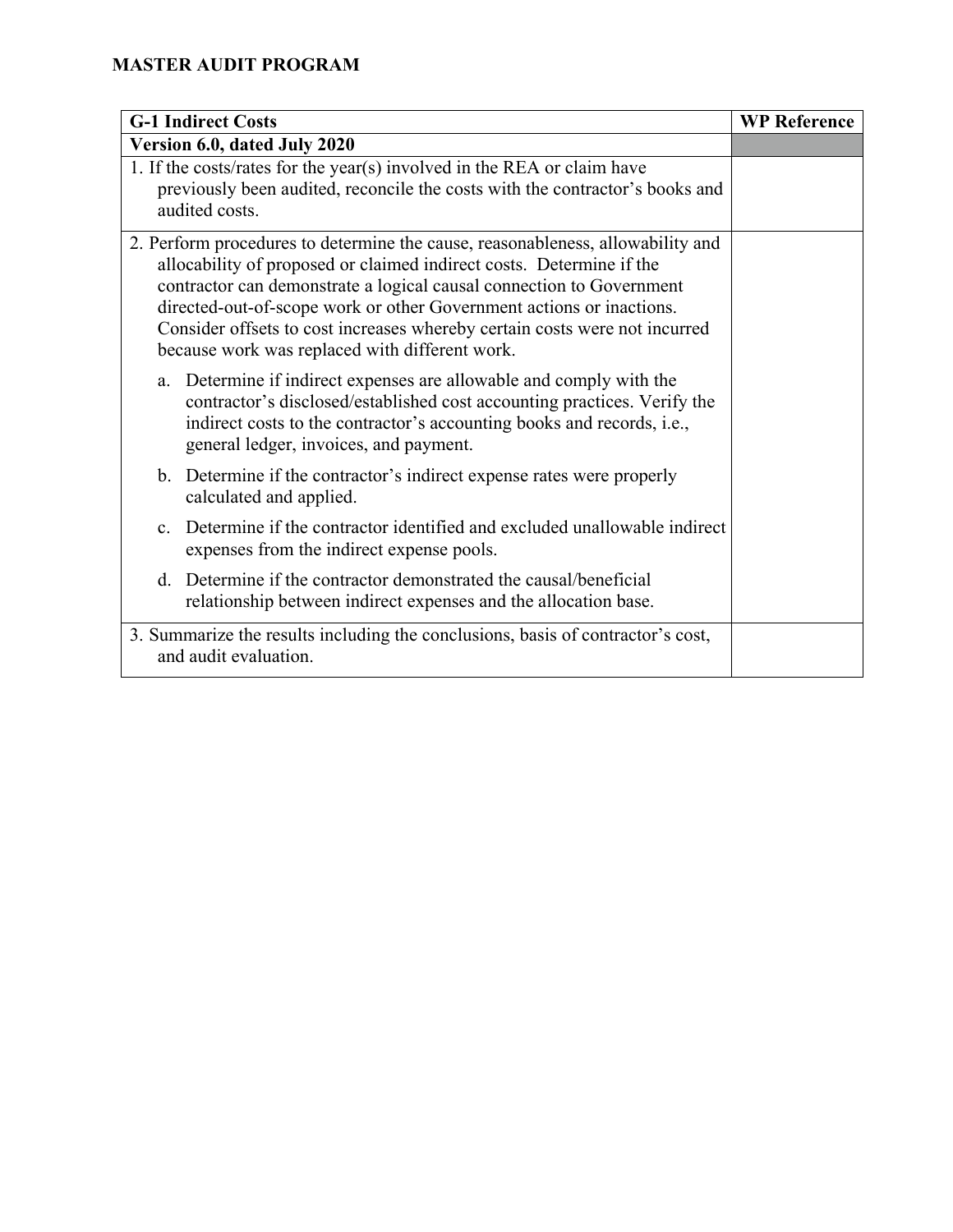| <b>H-1 REA or Claim Preparation Costs</b>                                                                                                                                                                                                                                                                                                                                                                  | <b>WP Reference</b> |
|------------------------------------------------------------------------------------------------------------------------------------------------------------------------------------------------------------------------------------------------------------------------------------------------------------------------------------------------------------------------------------------------------------|---------------------|
| Version 6.0, dated July 2020                                                                                                                                                                                                                                                                                                                                                                               |                     |
| 1. If the submission is a proposal, costs to prepare the REA are generally<br>allowable if reasonable and allocable.                                                                                                                                                                                                                                                                                       |                     |
| Review the supporting documentation and tailor procedures to<br>a.<br>determine the reasonableness, allowability, and allocability of the<br>proposed amount.                                                                                                                                                                                                                                              |                     |
| b. If professional or consultant charges are proposed or claimed, determine<br>if they are reasonable in relation to services rendered (FAR 31.205-33).<br>Review consultant agreements, invoices and other documents sufficient<br>to ascertain the nature and scope of the services provided. If the fee is<br>contingent upon recovery from the Government, question the costs<br>$(FAR 31.205-33(b)).$ |                     |
| Ascertain the contractor's practices for charging REA preparation costs.<br>$\mathbf{c}$ .<br>The courts have ruled that allowable equitable adjustment proposal<br>preparation costs are generally not reimbursable as a direct cost.<br>However, such preparation costs may be a direct charge if consistent<br>with the contractor's disclosed accounting practices.                                    |                     |
| 2. If the submission is a claim, preparation costs incurred after the submission<br>of the claim to the contracting officer are unallowable even if incurred in<br>support of negotiations or alternative disputes resolution (ADR) processes<br>(see CAM 12-606.b).                                                                                                                                       |                     |
| Review invoices and other documents sufficient to ascertain the nature<br>$a_{\cdot}$<br>and scope of the services provided. Review the supporting<br>documentation to determine the reasonableness, allowability, and<br>allocability of the proposed or claimed amount.                                                                                                                                  |                     |
| b. Determine if proposed or claimed preparation and support costs are<br>factually related to the submission of the REA or claim; such costs are<br>unallowable per FAR 31.205-47(f).                                                                                                                                                                                                                      |                     |
| 3. Summarize the results including the conclusions, basis of contractor's cost,<br>and audit evaluation.                                                                                                                                                                                                                                                                                                   |                     |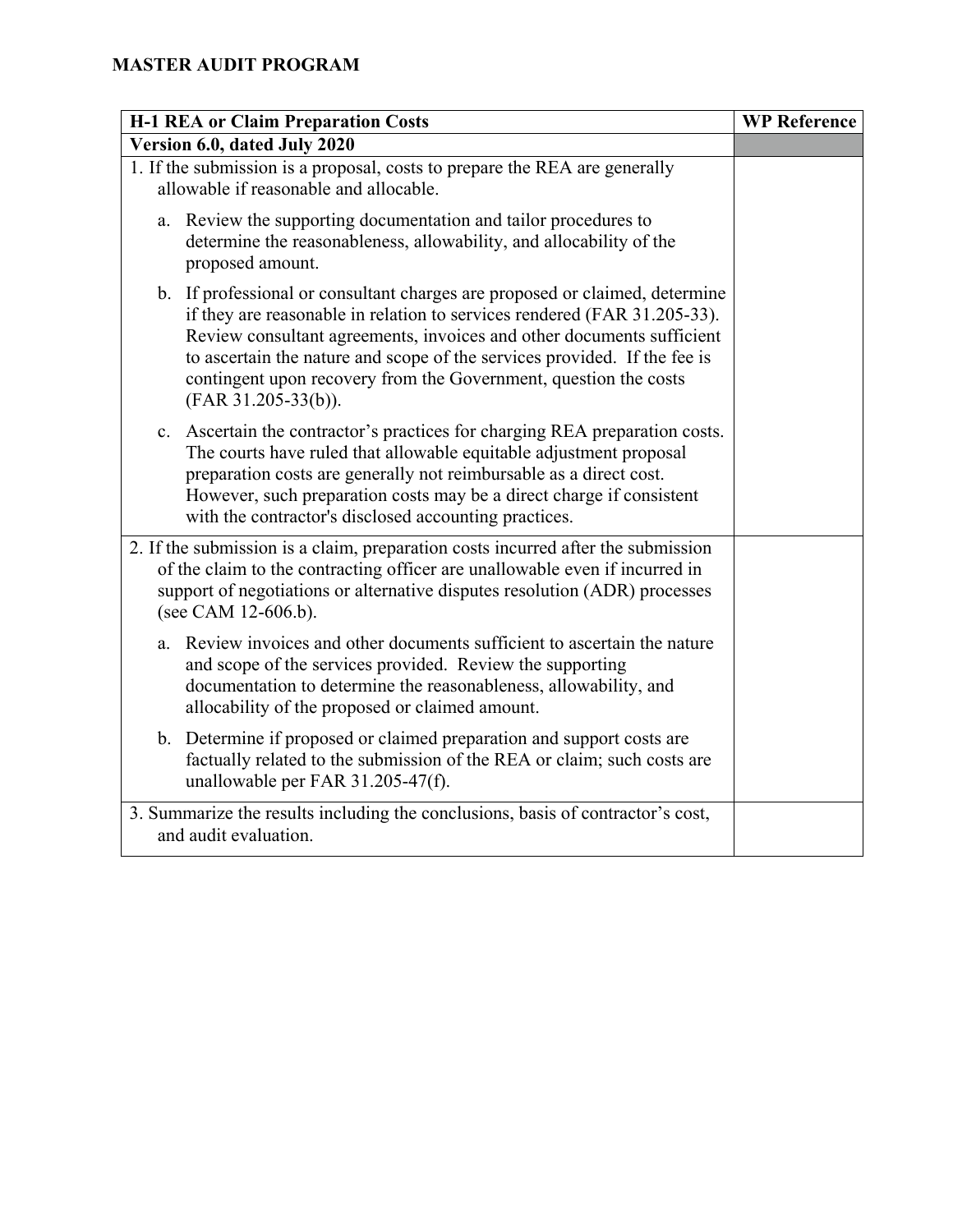| <b>I-1 Construction Contracts</b>                                                                                                                                                                                                                                                                                                                                                                                                                                                    | <b>WP Reference</b> |
|--------------------------------------------------------------------------------------------------------------------------------------------------------------------------------------------------------------------------------------------------------------------------------------------------------------------------------------------------------------------------------------------------------------------------------------------------------------------------------------|---------------------|
| Version 6.0, dated July 2020                                                                                                                                                                                                                                                                                                                                                                                                                                                         |                     |
| 1. Review the Government and contractor field reports, contractor's job site diary,<br>and other correspondence between the Government and prime and<br>subcontractors for evidence of potential non-Government caused reasons for<br>increased costs, extent of work performed, status of employees and<br>subcontractors/vendors, and types and dates of equipment usage. This may<br>disclose evidence of potential non-Government caused reasons for increased<br>costs such as: |                     |
| Subcontractor performance issues;<br>$\bullet$                                                                                                                                                                                                                                                                                                                                                                                                                                       |                     |
| Problems with material purchases;<br>$\bullet$                                                                                                                                                                                                                                                                                                                                                                                                                                       |                     |
| Required re-work or remedial work; and<br>$\bullet$                                                                                                                                                                                                                                                                                                                                                                                                                                  |                     |
| Internal problems.<br>$\bullet$                                                                                                                                                                                                                                                                                                                                                                                                                                                      |                     |
| Discuss data found in the records with those employees responsible for the<br>records. Compare the data with that provided in the REA or claim and<br>determine the basis for any discrepancies.                                                                                                                                                                                                                                                                                     |                     |
| 2. Construction Labor - If applicable, review the contractor's Davis-Bacon Act<br>certified payroll record reports submitted weekly to the Government for the<br>period under review. These reports are usually submitted on Dept. of Labor<br>Form WH-347 (see FAR 53.303-347).                                                                                                                                                                                                     |                     |
| Determine if the employees working on the job prior to the asserted<br>a.<br>changed condition continued to work on the job.                                                                                                                                                                                                                                                                                                                                                         |                     |
| Verify employees' pay rates to the contractor's payroll records, paid<br>b.<br>checks, and submitted costs.                                                                                                                                                                                                                                                                                                                                                                          |                     |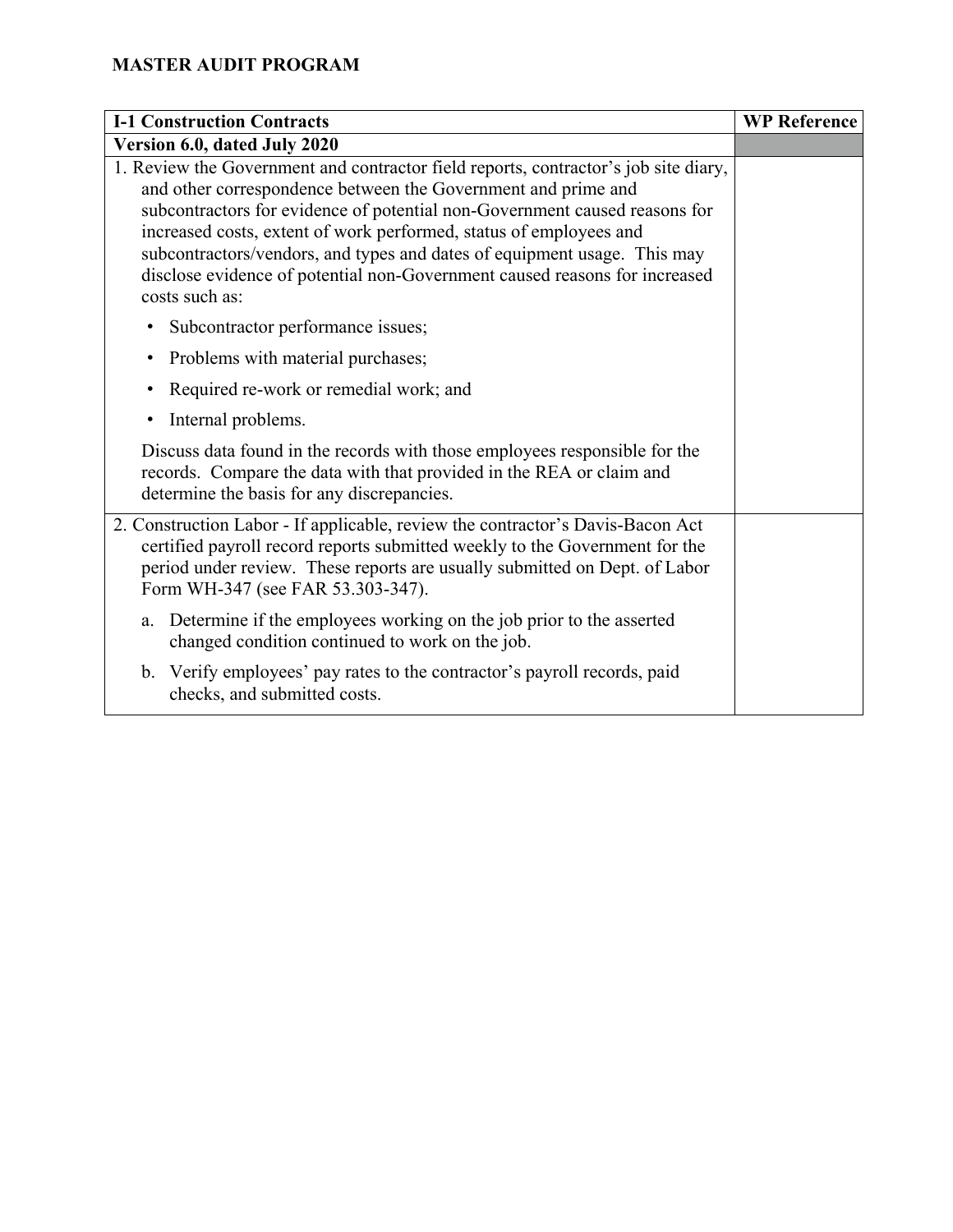| <b>I-1 Construction Contracts</b>                                                                                                                                                                              |                                                                                                                                                                                                                                                                                                                                                |  |
|----------------------------------------------------------------------------------------------------------------------------------------------------------------------------------------------------------------|------------------------------------------------------------------------------------------------------------------------------------------------------------------------------------------------------------------------------------------------------------------------------------------------------------------------------------------------|--|
| 3. Construction Equipment - If the REA or claim includes costs of construction<br>equipment, review the submitted costs for compliance with the allowability<br>requirements set forth in FAR $31.105(d)(2)$ . |                                                                                                                                                                                                                                                                                                                                                |  |
| a.                                                                                                                                                                                                             | Determined the contractor's basis for proposed or claimed equipment<br>costs, actual equipment costs or predetermined rates.                                                                                                                                                                                                                   |  |
|                                                                                                                                                                                                                | b. Actual cost data:                                                                                                                                                                                                                                                                                                                           |  |
|                                                                                                                                                                                                                | (1) Trace proposed or claimed actual equipment costs to the contractor's<br>books and records.                                                                                                                                                                                                                                                 |  |
|                                                                                                                                                                                                                | (2) Determine if cost data is available for each piece of equipment<br>proposed or claimed or groups of a similar series or serial equipment<br>$(FAR 31.105(d)(2)(i)(A))$ . If the data is available, the FAR requires<br>that the actual data should be used and not predetermined rates.                                                    |  |
|                                                                                                                                                                                                                | (3) Analyze the accounting assumptions used in the computation of actual<br>equipment costs, such as equipment life, year entered into service, and<br>salvage values. Request technical assistance if needed. Reconcile this<br>data to other job records and company-wide financial accounting data.                                         |  |
|                                                                                                                                                                                                                | (4) Determine if the equipment costs are proposed or claimed in<br>accordance with the contractor's normal capitalization policies. Items<br>not customarily capitalized (i.e., normally expensed), such as the costs<br>of wheelbarrows or small tools, should be omitted from equipment<br>calculations.                                     |  |
| $c_{\cdot}$                                                                                                                                                                                                    | Predetermined rates:                                                                                                                                                                                                                                                                                                                           |  |
|                                                                                                                                                                                                                | (1) Determine if the contractor met the FAR criteria permitting the use of<br>the schedules (see step $3.b.(2)$ ). Determine if the contractor's<br>accounting system is capable of identifying the equipment costs based<br>on the FAR criteria. If actual data can be obtained, the rate schedules<br>should not be used.                    |  |
|                                                                                                                                                                                                                | (2) Determine if the contract specified predetermined rate schedules to<br>compute equipment costs. If a schedule is not mandated, request<br>specialist assistance on the choice of an appropriate rate schedule. If<br>the contractor used a schedule other than the one mandated in the<br>contract, evaluate the reason for the deviation. |  |
|                                                                                                                                                                                                                | (3) Verify the contractor used the predetermined rate schedule for the rates<br>used to compute the equipment costs.                                                                                                                                                                                                                           |  |
|                                                                                                                                                                                                                | (4) Review other proposed or claimed direct and indirect costs to<br>determine if the costs of equipment proposed or claimed are included.<br>Question any duplicative equipment costs.                                                                                                                                                        |  |
|                                                                                                                                                                                                                | (5) Review supporting records for any evidence that the proposed or<br>claimed equipment was used for other work during the asserted stand-<br>by period. If so, question the proposed or claimed costs as unallocable<br>to the subject contract.                                                                                             |  |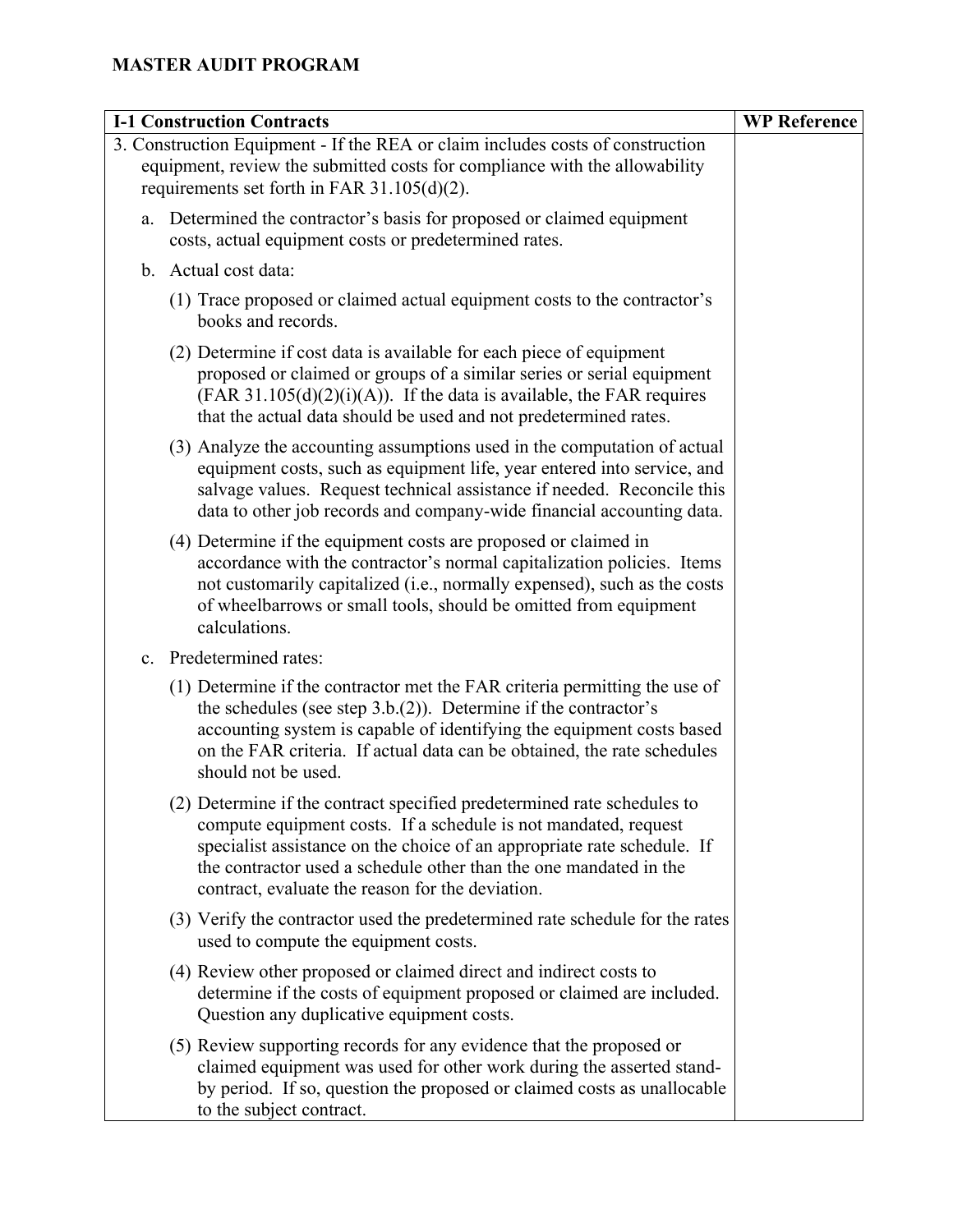| <b>I-1 Construction Contracts</b>                         | <b>WP Reference</b>                                                                                                                                                                                                                                                                                                                                                                                                                                                                                                                                                                          |  |
|-----------------------------------------------------------|----------------------------------------------------------------------------------------------------------------------------------------------------------------------------------------------------------------------------------------------------------------------------------------------------------------------------------------------------------------------------------------------------------------------------------------------------------------------------------------------------------------------------------------------------------------------------------------------|--|
| 4. Job Site/Field/Extended Overhead - General Conditions: |                                                                                                                                                                                                                                                                                                                                                                                                                                                                                                                                                                                              |  |
| a.                                                        | Verify the mathematical accuracy of supporting schedules, and ensure<br>supporting data identifies the link between the asserted Government action<br>or inaction and the increased costs proposed or claimed.                                                                                                                                                                                                                                                                                                                                                                               |  |
|                                                           | b. Determine whether the contractor's allocation method is consistent with<br>its established accounting practice and applied for all contracts. Costs<br>may be directly identified or indirectly charged based on a markup<br>percentage or daily rate (dividing total job site overhead cost on the<br>project by the total days of contract performance and then multiplying the<br>result by the number of days of compensable delay); however, FAR<br>31.203 prohibits a contractor from using more than one allocation method<br>for recovery of job site overhead. (CAM 12-802.4.b.) |  |
| c.                                                        | Review negotiated change orders/contract modifications to ensure that:                                                                                                                                                                                                                                                                                                                                                                                                                                                                                                                       |  |
|                                                           | • The contractor has not already been compensated for field overhead<br>related to any extended performance (which makes costs in this<br>claim/REA duplicative);                                                                                                                                                                                                                                                                                                                                                                                                                            |  |
|                                                           | An adjustment was made for any applicable change orders containing a<br>$\bullet$<br>release or an accord and satisfaction clause precluding additional<br>recovery of job site overhead.                                                                                                                                                                                                                                                                                                                                                                                                    |  |
| d.                                                        | Compare proposed or claimed job site overhead to original bid<br>documentation:                                                                                                                                                                                                                                                                                                                                                                                                                                                                                                              |  |
|                                                           | Determine whether job site overhead may have been underbid.<br>٠<br>Recouping these costs in the REA or claim is unreasonable.                                                                                                                                                                                                                                                                                                                                                                                                                                                               |  |
|                                                           | • Obtain and evaluate the contractor's justification for proposed or<br>claimed costs not included in the original bid, and assess whether the<br>increased costs are related to the contractor's assertions regarding the<br>changed condition or Government action or inaction. (CAM 12.705)                                                                                                                                                                                                                                                                                               |  |
|                                                           | Review the contractor's calculations to verify the removal of non-time<br>related costs such as:                                                                                                                                                                                                                                                                                                                                                                                                                                                                                             |  |
|                                                           | Mobilization and demobilization costs;<br>$\bullet$                                                                                                                                                                                                                                                                                                                                                                                                                                                                                                                                          |  |
|                                                           | Costs to install electrical, telephone, water gas, safety fencing on the<br>$\bullet$<br>site at the beginning of the project;                                                                                                                                                                                                                                                                                                                                                                                                                                                               |  |
|                                                           | Office furniture, copiers, scanners, fax machines and computer costs (if<br>$\bullet$<br>purchased for the project, not leased or capitalized). Non-time related<br>costs do not change when the project is extended and should not be<br>included in the damage calculation.                                                                                                                                                                                                                                                                                                                |  |
|                                                           |                                                                                                                                                                                                                                                                                                                                                                                                                                                                                                                                                                                              |  |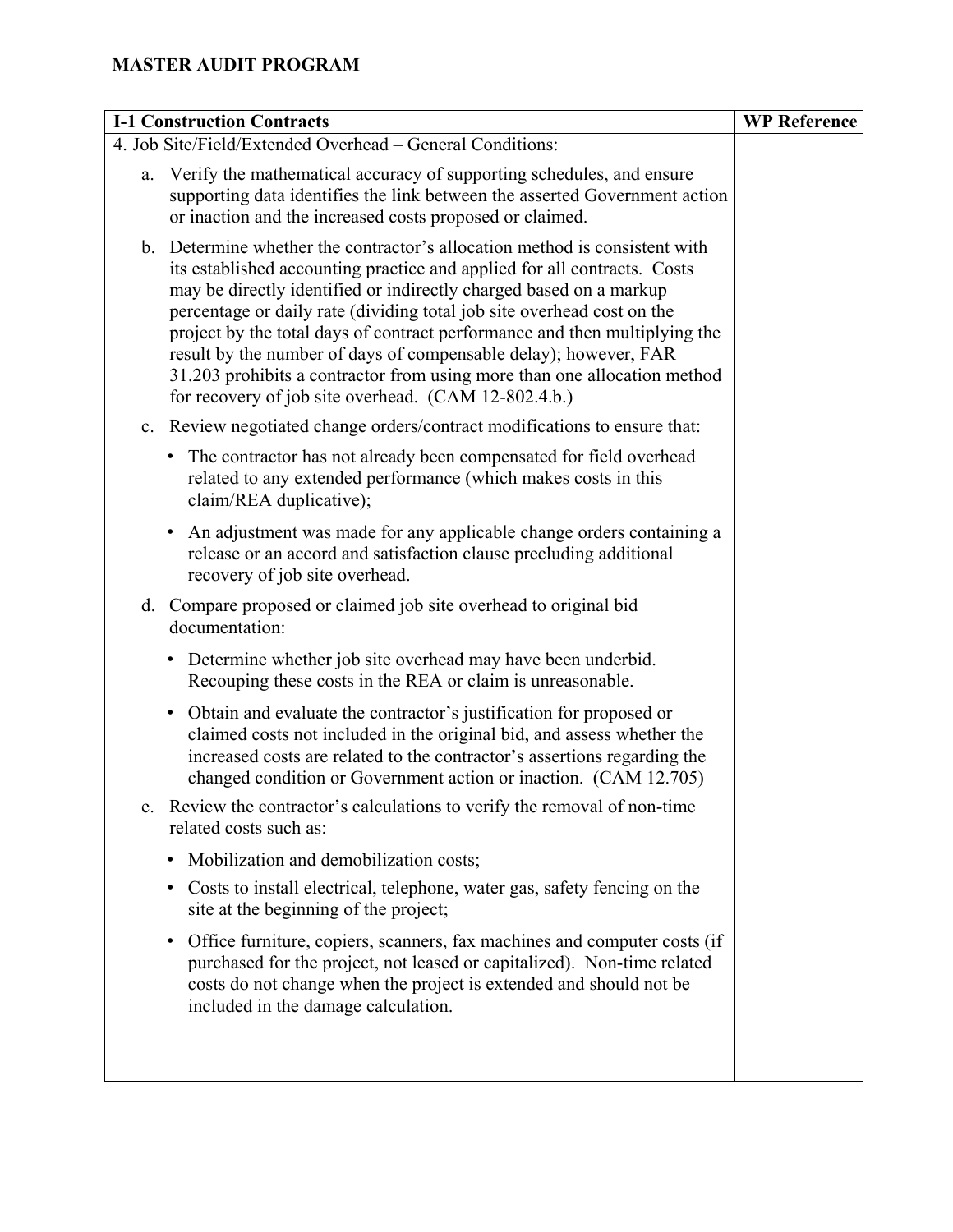| <b>I-1 Construction Contracts</b> | <b>WP Reference</b>                                                                                                                                                                                                                                                                                                                                                                                                                                                                                                                                                    |  |
|-----------------------------------|------------------------------------------------------------------------------------------------------------------------------------------------------------------------------------------------------------------------------------------------------------------------------------------------------------------------------------------------------------------------------------------------------------------------------------------------------------------------------------------------------------------------------------------------------------------------|--|
|                                   | f. Review the cost patterns for items in the job site overhead pool that may<br>have been variable up to a certain point in time; but ceased to be incurred<br>after that point in time. If such costs are not being incurred during the<br>extended period, they should be omitted from the damage calculation.                                                                                                                                                                                                                                                       |  |
| g.                                | Review cost records for company-owned equipment included in the job<br>site overhead pool. Determine if the assets had been fully depreciated prior<br>to the construction project. Compare the monthly booked costs to the<br>amounts proposed or claimed. If the contractor is not using actual costs as<br>required by FAR $31.105(d)(2)(i)(A)$ , determine whether the contracting<br>agency had specified the use of a particular schedule of predetermined<br>rates or any part thereof to determine ownership and operating costs of<br>construction equipment. |  |
|                                   | h. Evaluate the proposed or claimed job site overhead costs and verify that<br>costs associated with the overall operation of the business (home office<br>overhead/general and administrative expenses) are excluded.                                                                                                                                                                                                                                                                                                                                                 |  |
| $\mathbf{i}$ .                    | Evaluate the proposed or claimed job site overhead costs and verify that<br>amounts are not duplicated as a direct cost (e.g., equipment, tools, etc.).                                                                                                                                                                                                                                                                                                                                                                                                                |  |
| $\mathbf{j}$ .                    | If using a daily rate, compute the daily rate proposed or claimed for each<br>individual cost element in the job site overhead and apply the rate to the<br>entire period of performance. Identify items in the job site overhead<br>where the application of the daily rate to the entire period of performance<br>yields a dollar value in excess of costs incurred, and evaluate the<br>contractor's justification for significant differences.                                                                                                                     |  |
| k.                                | If applicable, verify the allocation base to contractor's supporting records.                                                                                                                                                                                                                                                                                                                                                                                                                                                                                          |  |
|                                   | 5. Bonding Costs/Premium:                                                                                                                                                                                                                                                                                                                                                                                                                                                                                                                                              |  |
| a.                                | Brief the contract for the bonding requirements clause (FAR 52.22815).                                                                                                                                                                                                                                                                                                                                                                                                                                                                                                 |  |
| $\mathbf b$ .                     | Verify the computation of bonding costs/premium. Bond costs/premium<br>are based on the total value (costs plus profit) of the contract including<br>modifications. Determine if the contractor's computation is based on the<br>correct rate for the appropriate level of contract revenues since bond rates<br>may be based on a sliding scale. Since a bond rate is applied to a value<br>that includes profit, refer to audit program WP K-1 to determine the effect<br>that questioned submitted REA or claim costs may have on profit.                           |  |
| $\mathbf{c}$ .                    | Determine the total bonding costs/premium included in the original<br>contract price, modifications and subject REA or claim. Compare this<br>amount with incurred costs or future liability. Question the difference.                                                                                                                                                                                                                                                                                                                                                 |  |
|                                   | 6. Summarize the results including the conclusions, basis of contractor's cost, and<br>audit evaluation.                                                                                                                                                                                                                                                                                                                                                                                                                                                               |  |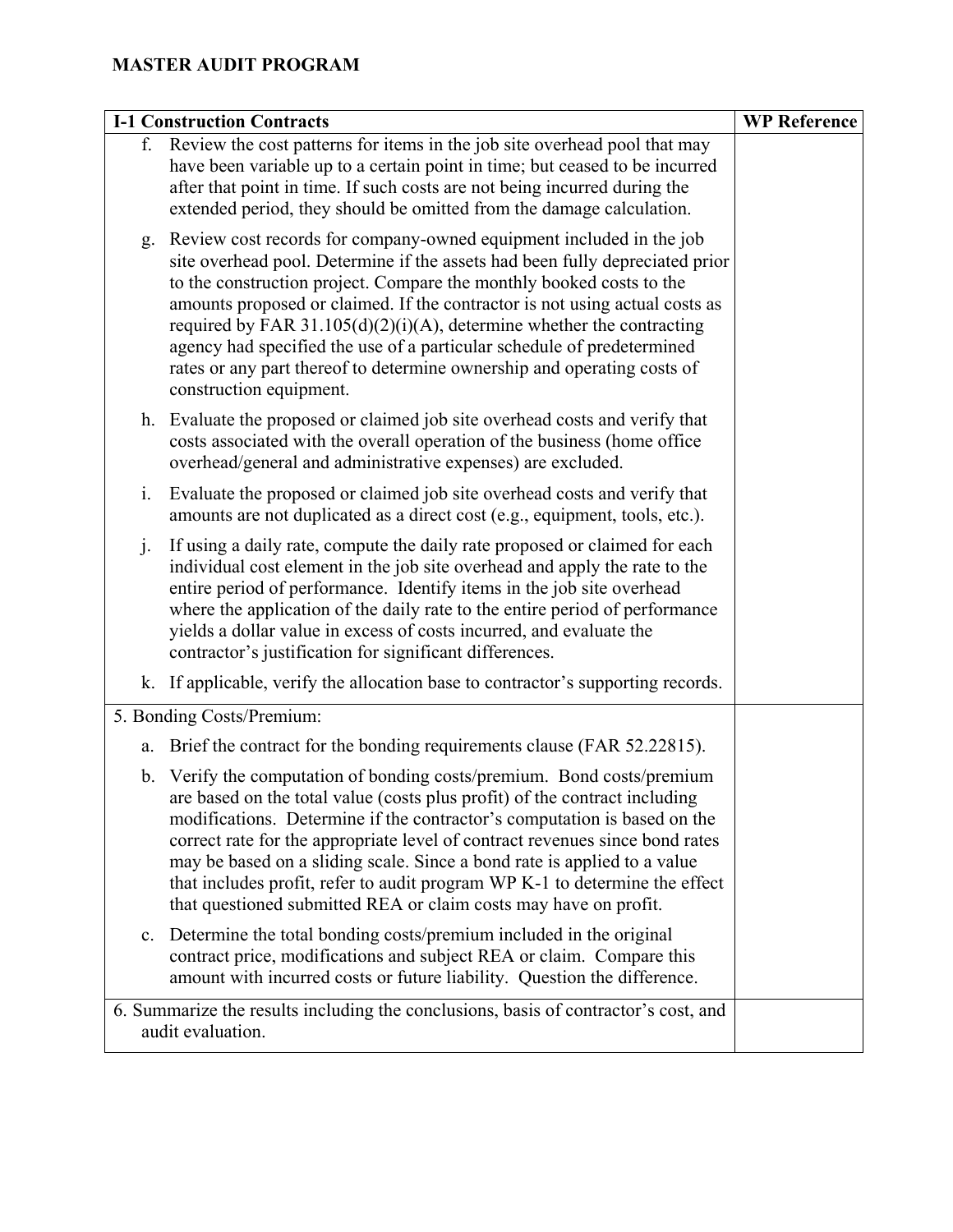|                                    | <b>J-1 Total Cost Or Modified Total Cost Method</b>                                                                                                                                                                                                                                                                                                                    | <b>WP Reference</b> |
|------------------------------------|------------------------------------------------------------------------------------------------------------------------------------------------------------------------------------------------------------------------------------------------------------------------------------------------------------------------------------------------------------------------|---------------------|
|                                    | Version 6.0, dated July 2020                                                                                                                                                                                                                                                                                                                                           |                     |
|                                    | If the contractor computed any element(s) of the REA or claim using the total<br>cost or modified total cost method, perform the following steps to determine if<br>the contractor meets the criteria for acceptable use of the method. These steps<br>should be performed in addition to any of the previous steps (in WP sections C-<br>01 through I-01) that apply. |                     |
|                                    | 1. Impossible to determine actual related increased costs.                                                                                                                                                                                                                                                                                                             |                     |
|                                    | a. Review the contractor's accounting system and Disclosure Statement, if<br>applicable, to determine the capability and requirements to separately<br>account for increased costs caused by the asserted change(s).                                                                                                                                                   |                     |
|                                    | b. Determine if the contract included the Change Order Accounting Clause<br>(FAR 52.243-6). Determine if the contracting officer issued any<br>directives requiring the contractor to establish separate cost accounts for<br>activities related to changed work and if the contractor complied with the<br>directive.                                                 |                     |
|                                    | 2. Bid is realistic.                                                                                                                                                                                                                                                                                                                                                   |                     |
| a.                                 | Compare the bid with the RFP requirements. Determine if any significant<br>elements were omitted from the bid but included in the submitted costs.                                                                                                                                                                                                                     |                     |
|                                    | b. Compare the contractor's bid with unsuccessful contractors' bids for the<br>same acquisition, if available from the CO.                                                                                                                                                                                                                                             |                     |
| c.                                 | Compare the proposed/bid price to recent historical data of similar work.<br>If the bid is significantly less, determine why.                                                                                                                                                                                                                                          |                     |
| d.                                 | Compare the contractor's bid delivery schedule with those of<br>unsuccessful bidders. Determine the reasons for significant differences.                                                                                                                                                                                                                               |                     |
| e.                                 | Compare bid cost elements to incurred cost elements, by task if possible.<br>Examine those elements where the bid cost is significantly different from<br>the incurred costs. Determine the reason for the difference.                                                                                                                                                 |                     |
| f.                                 | Review prior audit reports on the contractor's estimating system for<br>deficiencies that may have impacted the reasonableness of the bid.                                                                                                                                                                                                                             |                     |
| 3. Incurred costs were reasonable. |                                                                                                                                                                                                                                                                                                                                                                        |                     |
| a.                                 | Reconcile the incurred costs to the contractor's books and records.<br>Determine if the incurred costs were allocable, allowable and reasonable<br>and comply with contract provisions. Question those costs proposed or<br>claimed that were not incurred or would not be incurred.                                                                                   |                     |
|                                    | b. Obtain specialist assistance, if necessary, to determine the cost realism of<br>the estimate-to-complete if the contract is not yet complete.                                                                                                                                                                                                                       |                     |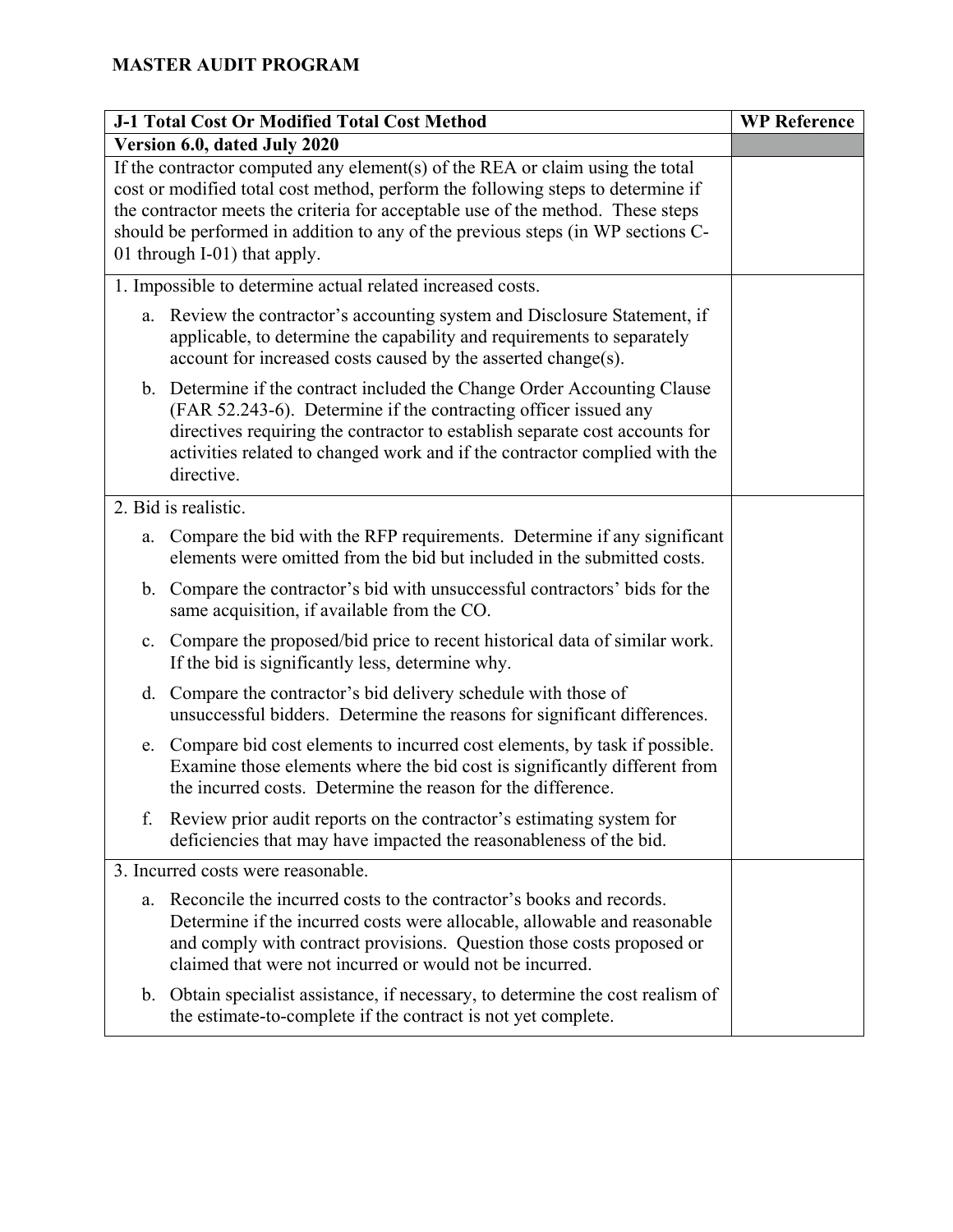|    | <b>J-1 Total Cost Or Modified Total Cost Method</b>                                                                                                                                                                                                                                                                                                                            | <b>WP Reference</b> |
|----|--------------------------------------------------------------------------------------------------------------------------------------------------------------------------------------------------------------------------------------------------------------------------------------------------------------------------------------------------------------------------------|---------------------|
|    | c. If the contractor used estimates based on incurred costs, determine if add-<br>on factors applied to incurred costs or estimated costs are logical and<br>reasonable in the circumstances.                                                                                                                                                                                  |                     |
|    | d. Evaluate changes in methodologies used for the bid as compared to the<br>incurred costs. Determine if the contractor changed the labor mix or<br>revised the make-or buy decisions. Determine the impact on submitted<br>increased costs.                                                                                                                                   |                     |
|    | 4. Government is clearly responsible.                                                                                                                                                                                                                                                                                                                                          |                     |
|    | a. Review the contract budgets for the period of performance and the<br>contractor's policies and procedures for comparing actual performance to<br>the budget. Identify and analyze variances the contractor should have<br>identified as work was accomplished. Gather information on contractor<br>caused increased costs and increased costs due to asserted changed work. |                     |
|    | b. Determine if the contractor implemented any accounting changes having<br>impacts that were not considered in the REA or claim.                                                                                                                                                                                                                                              |                     |
| c. | Determine if the contractor recognized any increased costs attributable to<br>its own mismanagement in scheduling or material procurement.                                                                                                                                                                                                                                     |                     |
|    | d. Review correspondence between the prime contractor and the<br>subcontractor(s) for indications of subcontractor failure to perform<br>according to schedule or other issues that would cause increased<br>subcontract costs or prime contract costs.                                                                                                                        |                     |
| e. | Determine if there were extraordinary equipment repairs or delayed<br>material ordering or deliveries that were charged to the contract and not<br>the responsibility of the Government.                                                                                                                                                                                       |                     |
| f. | Review increased incurred overhead costs that may have been caused by<br>loss of planned contract awards, contractor-caused delays, or contract<br>terminations that are not the responsibility of the Government.                                                                                                                                                             |                     |
| g. | Determine if there were higher than normal material scrap costs that may<br>indicate contractor caused cost growth.                                                                                                                                                                                                                                                            |                     |
| h. | Determine if the prime contractor proposed or claimed hours that were<br>actually performed by a subcontractor. Determine if the subcontract was<br>a firm fixed price and if there was a change to a cost reimbursement<br>contract. If there was no change, there is no liability to the Government.                                                                         |                     |
|    | 5. Based on the results of performing the previous steps, determine if proposed or<br>claimed costs meet the four criteria for applying the total cost or modified<br>total cost method. Summarize the results.                                                                                                                                                                |                     |
|    | 6. If the modified total cost method was used, also determine if the adjusted costs<br>were accurate and complete. Summarize the results.                                                                                                                                                                                                                                      |                     |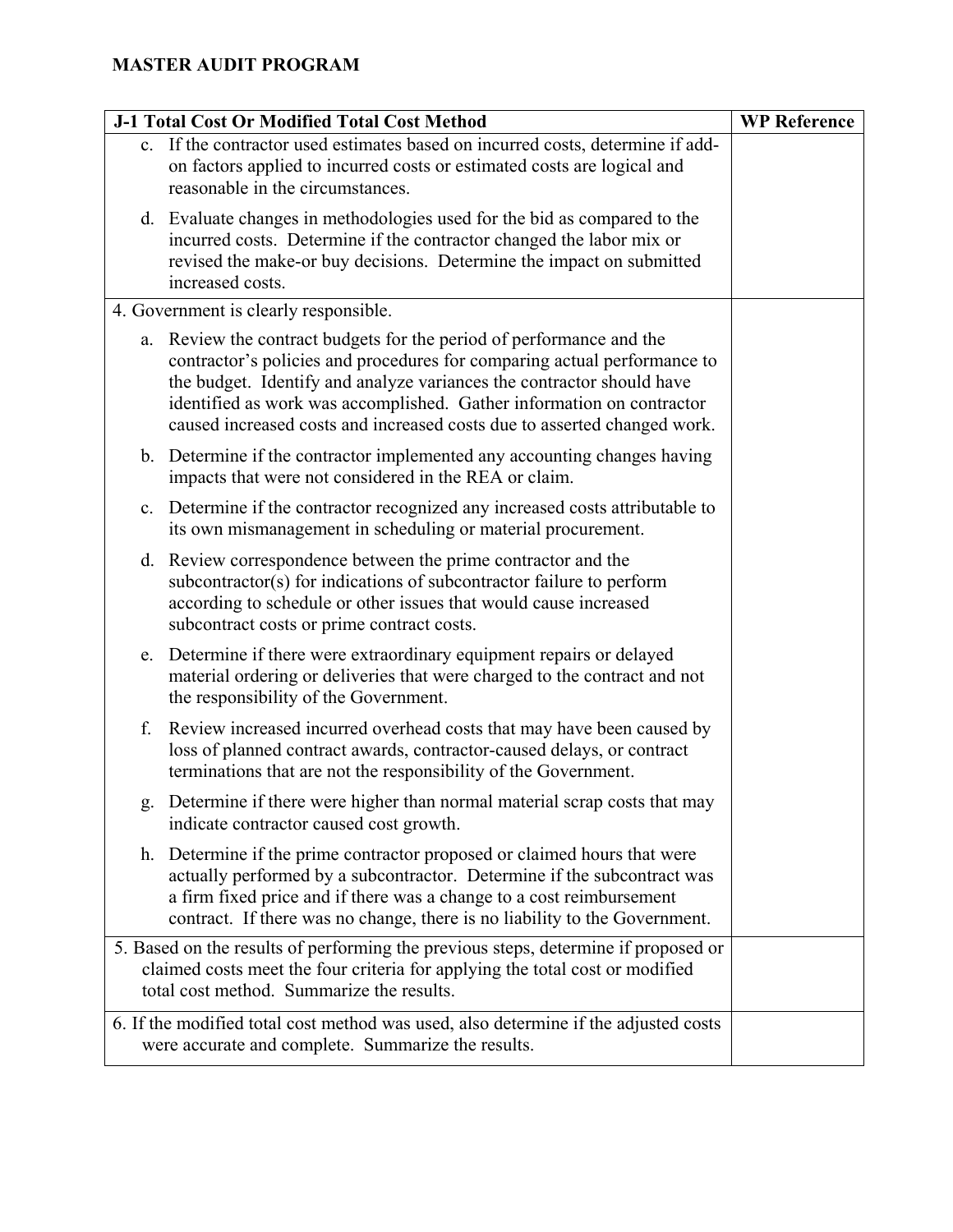| K-1 Profit                                                                                                                                                                                                                                                                                                                                                                                                                                                                                                                                                                                       | <b>WP Reference</b> |
|--------------------------------------------------------------------------------------------------------------------------------------------------------------------------------------------------------------------------------------------------------------------------------------------------------------------------------------------------------------------------------------------------------------------------------------------------------------------------------------------------------------------------------------------------------------------------------------------------|---------------------|
| Version 6.0, dated July 2020                                                                                                                                                                                                                                                                                                                                                                                                                                                                                                                                                                     |                     |
| a) Evaluate the contractor' support for the proposed or claimed profit, including<br>identification of the contract clause under which the asserted change/dispute<br>proposal or claim is made. Profit is not specifically excluded for requests<br>submitted under FAR 52.242-15, FAR 52.243, or FAR 52.236-2. However,<br>because profit is specifically excluded under the provisions of FAR 52.242-<br>14 and -17, verify that no elements of the submission relate to a suspension<br>of work or Government delay, respectively. Question profit amounts<br>specifically excluded per FAR. |                     |
| b) Lost profit is an estimate of the profit that the contractor would have realized<br>on the contract "but for" the Government's action or inaction. If the<br>submission includes "lost profit," evaluate supporting records for evidence<br>that the proposed or claimed amount is attributed to the asserted<br>change/dispute. If the contractor cannot demonstrate the contract would<br>have earned a profit "but for" the Government's action or inaction, "lost<br>profit" should be questioned.                                                                                        |                     |
| c) Include a comment in the explanatory note acknowledging the contracting<br>officer's authority to further adjust the proposed or claimed rate. Because<br>the overall amount of profit or fee determination is solely within the<br>contracting officer's discretion, the audit team should not attempt to apply<br>the weighted guidelines or any terms of the contract that specify the<br>considerations for awarding profit or fee. However, the explanatory note may<br>include information such as the following to assist the contract officer during<br>negotiations:                 |                     |
| Rate of profit contemplated at time contract was negotiated.<br>a.                                                                                                                                                                                                                                                                                                                                                                                                                                                                                                                               |                     |
| Average rate of profit on similar products or similar lines.<br>b.                                                                                                                                                                                                                                                                                                                                                                                                                                                                                                                               |                     |
| Other observations related to fee or profit that arise during the audit.<br>$\mathbf{c}$ .                                                                                                                                                                                                                                                                                                                                                                                                                                                                                                       |                     |
| d) Verify the mathematical accuracy of the contractor's computations.                                                                                                                                                                                                                                                                                                                                                                                                                                                                                                                            |                     |
| e) Summarize the results including the conclusions, basis of contractor's profit,<br>and audit evaluation.                                                                                                                                                                                                                                                                                                                                                                                                                                                                                       |                     |